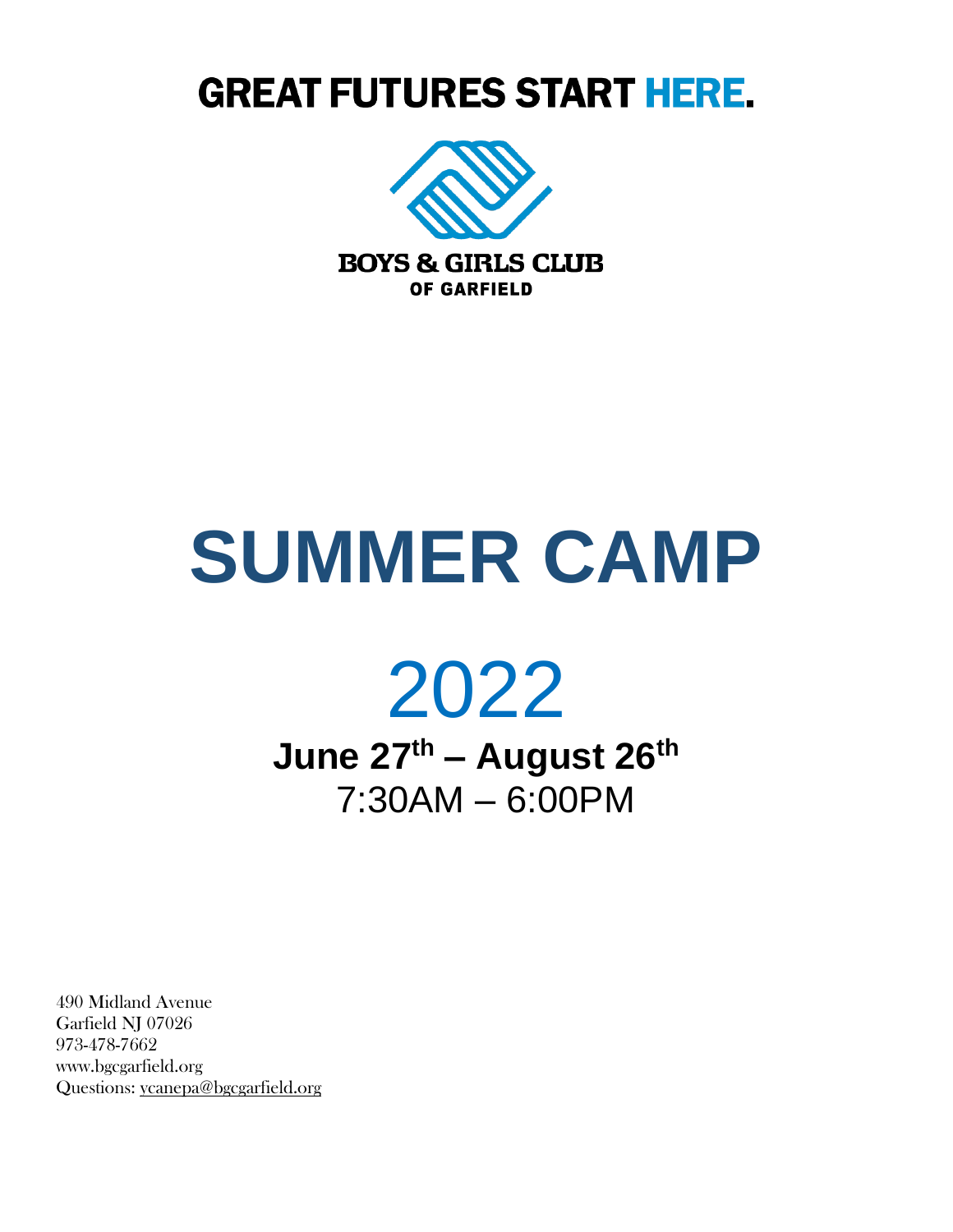The Boys & Girls Club of Garfield (BGCG) is committed to providing a safe and positive environment for all staff. BGCG is committed to our core principles and have taken the time to carefully review CDC, DCF, OSHA and local health official's guidance for operating childcare during the COVID-19 pandemic. Our BGCG Club experience will look different and due to the unprecedented landscape, we are faced with, I envision the BGCG Club experience to change frequently as we learn more about COVID-19. For BGCG to carry out our objectives and goals it is critically important for everyone to review our updated policies, adhere to our updated policies and to continue practicing proper hygiene at home.

It is also vital for you to share with BGCG Management any underlying medical conditions you may have so we can develop a plan of action. These underlying conditions can be diabetes, lung disease, asthma, heart condition, immunocompromised, liver disease and/or kidney disease.

The Club will conduct a robust training program prior to the reopening of children so that all staff members understand the new policies put into place. I ask for your patience. COVID-19 is something Clubs around the Country need to deal with for the first time and our priority will be the safety and wellbeing of our staff and children first and foremost.

Lastly, The Boys & Girls Club of Garfield Summer Camp will adhere to the New Jersey Department of Health's Summer Camp Guidelines. New Jersey Department of Health will issue their 2022 Summer Camp Guidance in the next few weeks and once the guidance is reviewed by BGC Management we will communicate to parents of the specific guidelines our camp will need to follow.

# **ABOUT CAMP GARFIELD**

The Boys & Girls Club of Garfield's Summer Program is a full day camp for members ages 5– 17. All 5-year-olds must be entering kindergarten. Sessions run for a one (1) week period and are limited per session. At time of registration camper's immunization records, lunch status and birth certificate must be attached to application if your child does not attend after care.

There are nine (9) sessions from which to choose, running from June 27, 2022 – August 26, 2022 The hours of operation are Monday – Friday 7:30AM – 6:00PM Absolutely No Refunds!

# Session 1: June 27-July 1 Session 6: August 1-August 5 Session 2: July 5-July 8 Session 7: August 8-August 12 Session 3: July 11-July 15 Session 8: August 15-August 19 Session 4: July 18-July 22 Session 9: August 22-August 26 **Session 5: July 25-July 29** th

#### SESSION SCHEDULE BELOW: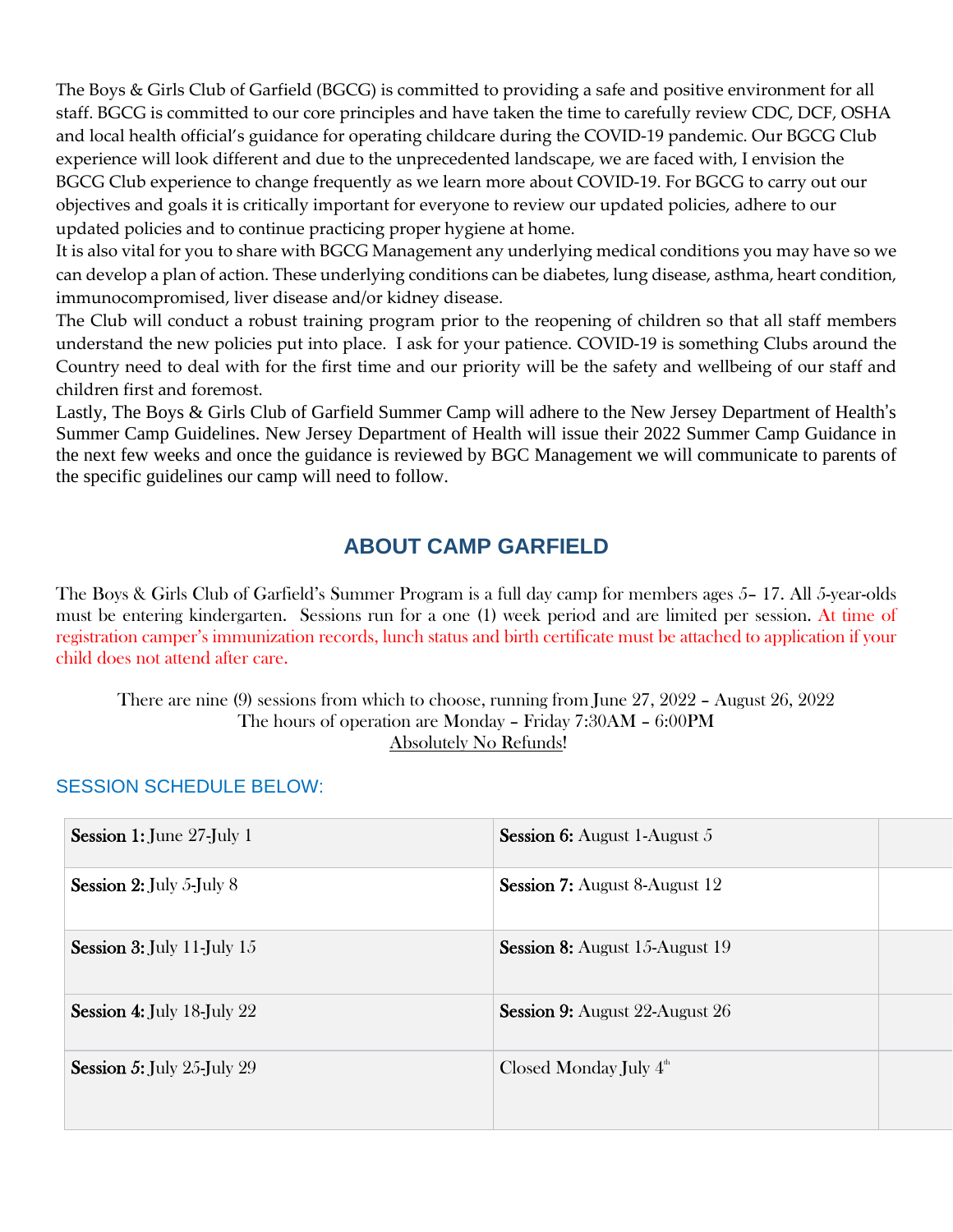In addition to the weekly day camp program, there are trips/outings offered for each age group. Registration for summer trips will be on a first come first served basis. CAMP GARFIELD SCHEDULE PROVIDED BELOW:

| $8:00AM - 9:00AM$  | Regular Arrival Health Checks and Breakfast is<br>distributed. 15-1 ratio. |
|--------------------|----------------------------------------------------------------------------|
| $9:00AM - 5:00PM$  | Scheduled group activities (Groups rotate to various<br>areas/activities)  |
| $5:00PM - 6:00 PM$ | Preparation for pick up (Campers prepare for parent<br>arrival)            |

# FEES & PAYMENTS

#### \$40 non-refundable annual membership fee. Summer camp - Absolutely No Refunds! Membership and After Care Balances Must be Current

Weeks will not be altered throughout the start of camp so please do not include a particular week if you are unsure.

- \$135 per week paid for by May 13, 2022
- \$155 per week paid for by June 10, 2022
- \$175 per week after June 13, 2022 (no discounts)
- Weekly payments are due the Thursday prior to the beginning of the upcoming week

# OFFICE FOR CHILDREN & 4C'S SUBSIDY PROGRAMS

- If your child(s) case is not in the portal and you wish to reserve a spot for your child a \$500 **refundable** deposit will be required at time of registration until an agreement is in the portal
- All co-pays are currently waived until further notice

 No post-dated checks, secondary checks or phone payments will be accepted Returned checks are subject to \$35 returned check fee and future payments must be cash or money order.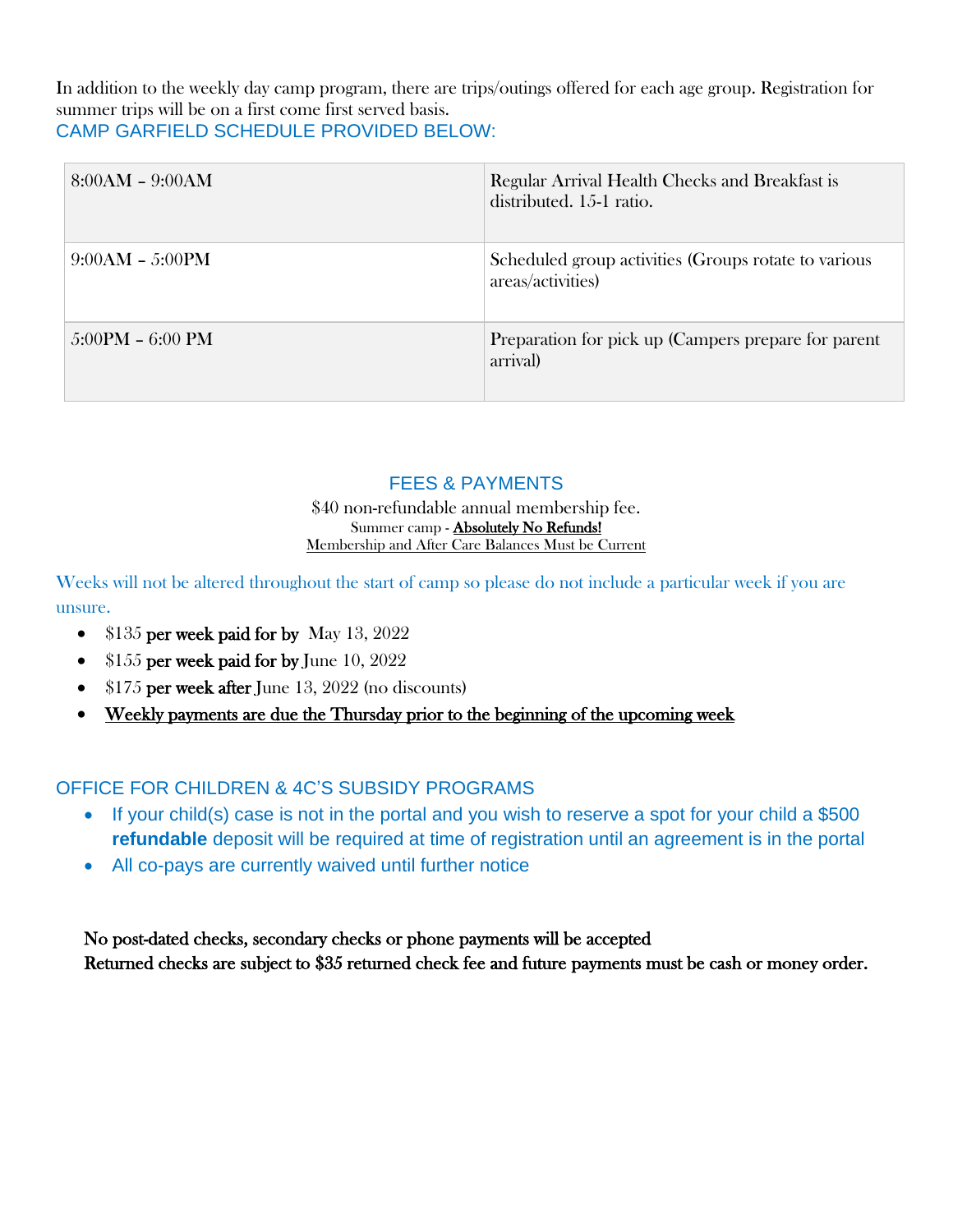LATE FEES- Summer camp concludes at 6:00pm. All youth must be picked up before or at 6:00pm - No Exceptions. A late fee of \$35 will be assessed daily. Child will not be accepted back into camp if picked up late resulting in loss of camp spot.

SECURITY- All youth records will be kept confidential and must be fully completed before a youth will be accepted into the program. Youth records include application, parent release form, medical release form, and emergency numbers for use if the parent/guardian cannot be reached, health records and pertinent information on the Childs' progress.

BREAKFAST/LUNCH- Is provided through Maschio's Food Service and there are NO substitutions. You will receive a lunch menu - we ask you look it over carefully.

CHILD ABUSE AND NEGLECT- New Jersey State Law requires that any instance of child abuse or neglect suspected by a child care worker must be reported to the Division of Youth and Family Services. The Boys & Girls Club of Garfield will follow this directive.

IN THE EVENT OF AN EMERGENCY- We will evacuate to the nearest safe shelter, library, recreation center and/or school. Emergency Contact numbers will be with counselors and every effort will be made to contact guardians. In the event that we are in Lockdown, positively no one will be allowed entrance, for any reason. Phones will be for emergency use only.

ELECTRONIC DEVICES- We follow school policy. The use of electronic communication and entertainment devices are not permitted. We assume no responsibility for lost, damaged or stolen items.

DRESS CODE- We follow school policy and require appropriate dress play. Sneakers are required for gym. Hooded clothes, hats, sunglasses, flip-flops, slippers, revealing clothing or improperly fitting clothes are not allowed.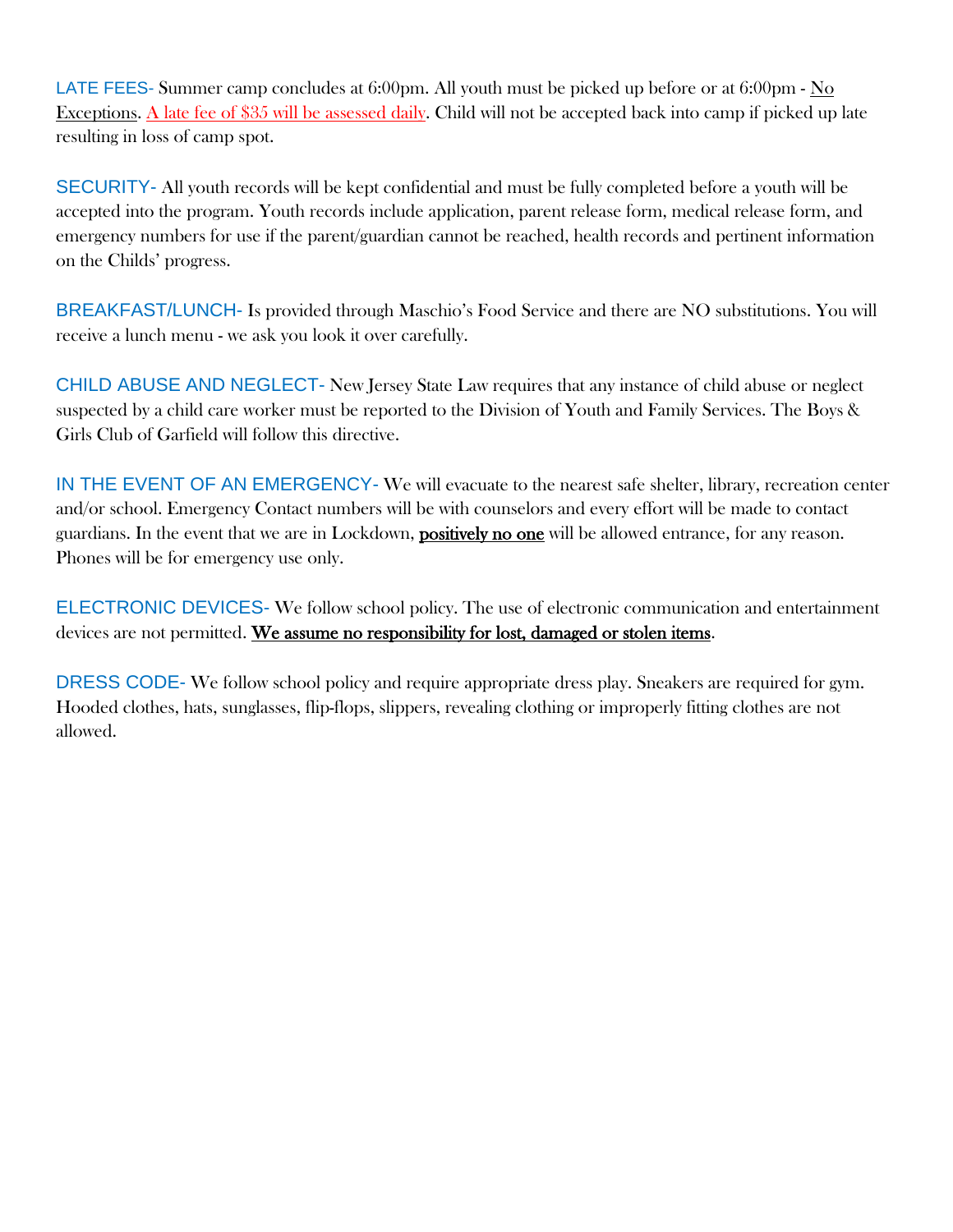# **GENERAL INFORMATION**

The Boys & Girls Club of Garfield, Inc is a 501c3 non-profit organization dedicated to serving youth. We are a chartered member of The Boys & Girls Club of America. The Club is governed by a volunteer Board of Trustees and administrated by the professional staff. Various auxiliary groups support the organization. New members always welcome to join.

# MISSION **STATEMENT**

To inspire and enable all young people, especially those who need us most, to realize their full potential as productive, responsible, and caring citizens.

The purpose of The Boys & Girls Club is to provide opportunities for social, educational, recreational, vocational and character development of youth. The Club is open to children ages 5 (in kindergarten) -18.

# **IMPORTANT CONTACTS**

| Shane Sudol, Chief Executive Officer              | 973-478-7662          |
|---------------------------------------------------|-----------------------|
| Alejandina Banch (Sugar), Chief Operating Officer | 973-478-7662 ext. 204 |
| Yessenia Canepa, Front Desk Administrator         | 973-478-7662 ext. 202 |
| Laura Camarena, Program Director                  | 973-478-7662 ext. 203 |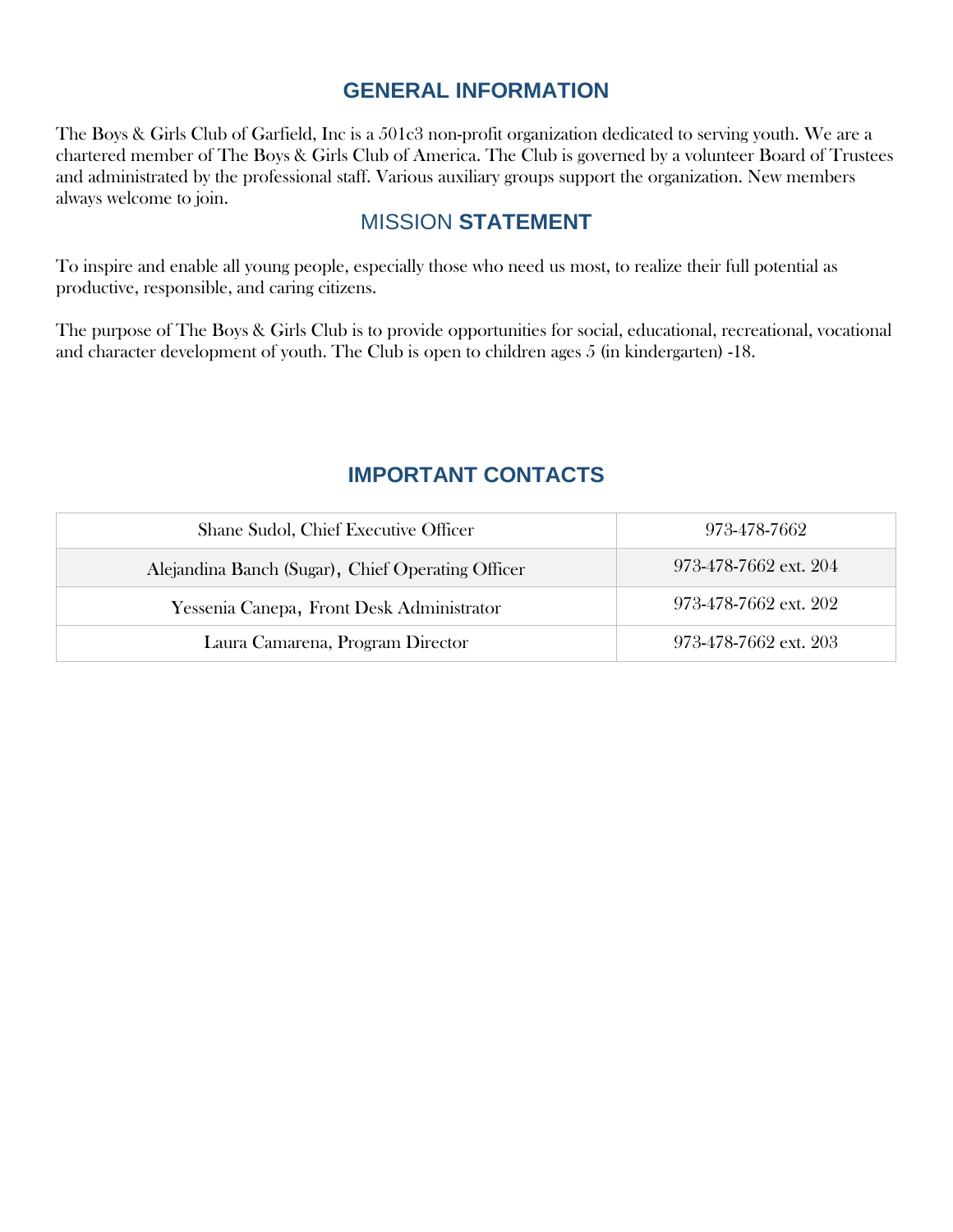# **BOYS & GIRLS CLUB POLICIES**

AUTHORIZATION TO PICK UP CHILDREN – We require that you notify the Club in writing if someone other than the parent/guardian who will be picking up your child. Please advise such person to present identification upon entering the program/building.

# POLICY ON THE RELEASE OF CHILDREN (10:122-6.5)

1. Child(ren) may be released only to the child's parent(s) or person(s) authorized by the parent(s), as specified in N.J.A.C. 10:122-6.8(a)3, to take the child from the center and to assume responsibility for the child in an emergency if the parent(s) cannot be reached;

2. If a particular non-custodial parent has been denied access, or granted limited access, to the child by a court order, the center shall secure documentation to this effect, maintain a copy on file, and comply with the terms of the court order;

3. Written procedures to be followed by staff member(s) if the parent(s) or person(s) authorized by the parent(s) as specified in (a) 1 above, fails to pick up a child at the time of the center's daily closing. The procedures shall require that:

- i. The child is supervised at all times;
- ii. Staff members attempt to contact the parent(s) or person(s) authorized by the parents;
- iii. An hour or more after closing time, and provided that other arrangements for releasing the child to his or her parents(s) or authorized person(s) have failed and the staff member(s) cannot continue to supervise the child at the center, the staff member shall call the Division's 24-hour Child Abuse Hotline to seek assistance in caring for the child until the parent(s) or person(s) authorized by the child's parent(s) are able to pick up the child;

4. Written procedures to be followed by staff member(s) if the parent(s) or person(s) authorized by the parent(s), as specified in (a) 1 above appear to be physically and/or emotionally impaired to the extent that, in the judgment of the director and/or staff member, the child would be placed at risk of harm if released to such an individual. The procedures shall require that:

- i. The child shall not be released to such an impaired individual;
- ii. Staff members attempt to contact the child's other parent or an alternative person(s) authorized by the parent(s); and
- iii. If the center is unable to make alternative arrangements, as noted in (a) 3ii above, a staff member shall call the Division's 24-hour Child Abuse Hotline to seek assistance in caring for the child.

(b) For School Age Child Care Programs, the following shall apply:

- 1. No child shall be released from the program unsupervised except upon written instruction from the child's parent.
- 2. No phone calls to facility asking for child to be sent outside.

SICKNESS/ABSENTEEISM- We request that you do not send your child to the program if they are sick. If a child becomes ill at the program, parent(s) will be notified to pick the child up. Please refer to following health policy issued by the state licensing department for further information regarding illness, accidents and medications. If your child is going to be absent, we request that you notify the Club at 973-478-7662.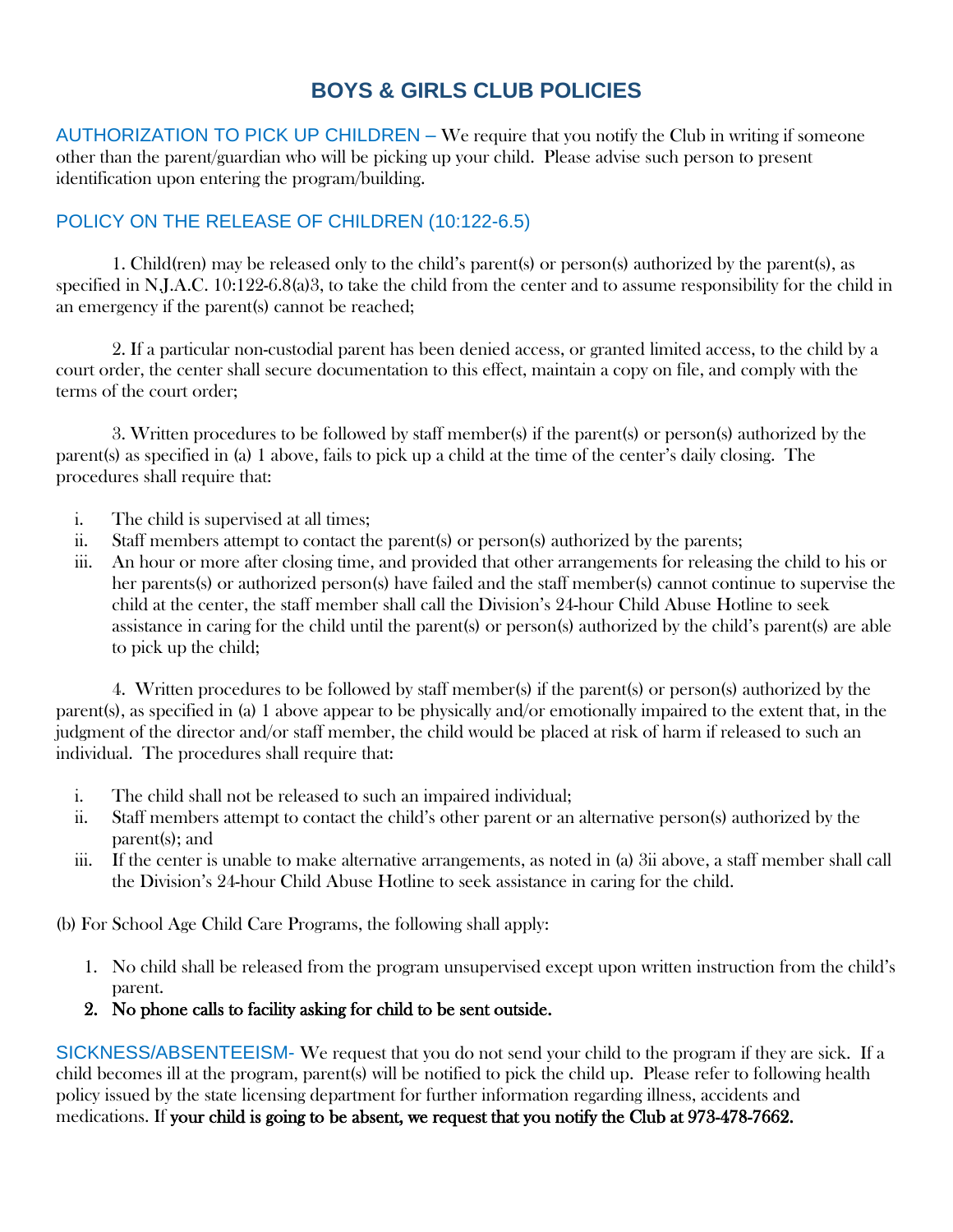# **HEALTH REQUIREMENTS**

# ILLNESSES/ COMMUNICABLE DISEASES (10:122-7.1)

(a) A center that seeks to serve any children who have any of the illnesses, symptoms of illness or diseases specified in (c) and (d) below shall meet all applicable provisions of this subchapter and all provisions of N.J.A.C. 10:122-8.

(b) Under no circumstances shall any center serve or admit any child who has any illness, symptom of illness or disease that a health care provider has determined requires the child to be:

- 1. Confined to a home under a health care provider's immediate care; or
- 2. Admitted to a hospital for medical care and treatment.

(c) The following provisions relate to illness and/or symptoms of illness:

1. A center serving well children shall not permit a child who has any of the illnesses or symptoms of illness specified in (c) 1i through xiii below to be admitted to the center on a given day unless medical diagnosis from a health care provider, which has been communicated to the center in writing, or verbally with a written follow-up, indicates that the child poses no serious health risk to himself or herself or to other children. Such illnesses or symptoms of illness shall include, but not be limited to any of the following:

- i. Severe pain or discomfort;
- ii. Acute diarrhea, characterized as twice the child's usual frequency of bowel movements with a change to a loose consistency within a period of 24 hours, or bloody diarrhea;
- iii. Two or more episodes of acute vomiting within a period of 24 hours;
- iv. Elevated oral temperature of 101.5 degrees Fahrenheit or over or axillary temperature of 100.5 degrees Fahrenheit or over in conjunction with behavior changes;
- v. Lethargy that is more than expected tiredness;
- vi. Yellow eyes or jaundiced skin;
- vii. Red eyes with discharge;
- viii. Infected, untreated skin patches;
- ix. Difficult rapid breathing or severe coughing;
- x. Skin rashes in conjunction with fever or behavior changes;
- xi. Weeping/bleeding skin lesions that have not been treated by a health care provider;
- xii. Mouth sores with drooling;
- xiii. Stiff neck.

2. Once the child is symptom-free, or a health care provider indicates that the child poses no serious health risk to himself or herself or to other children, the child may return to the center.

3. If a child who has already been admitted to the center manifests any of the illnesses or symptoms of illness specified in (c)1 above, the center shall remove the child from the group of well children to a separate room or area, as specified in N.J.A.C. 10;122-5.2(p)4, until:

- He or she can be taken from the center; or
- The director or his or her designee has communicated verbally with a health care provider, who indicates that the child poses no serious health risk to himself or herself or to other children, at which time the child may return to the group.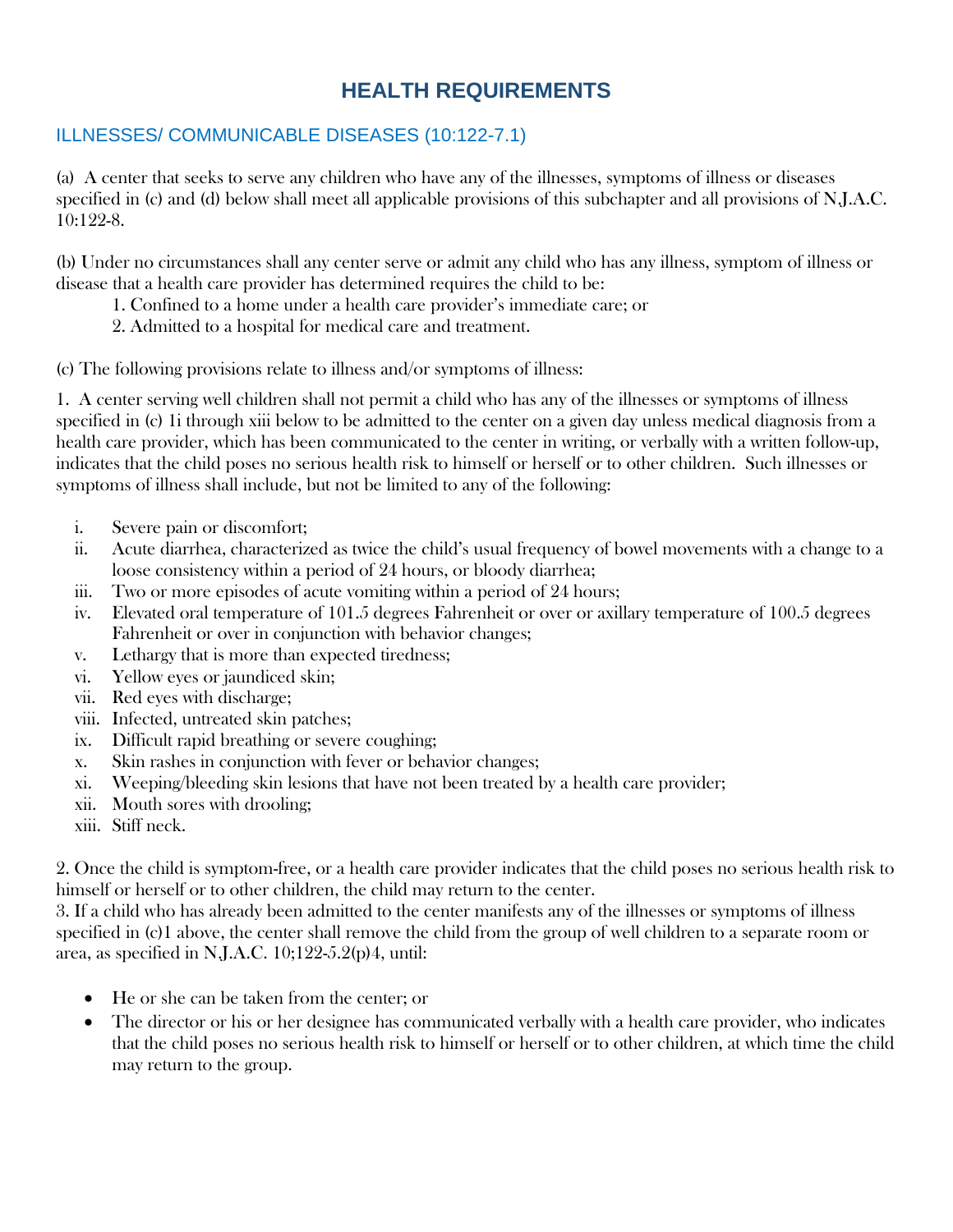4. The center may exclude a child whose illness prevents the child from participating comfortably in activities, or results in a greater need for care than the staff can provide without compromising the health and safety of other children at the center.

(d) The following provisions relate to excludable communicable diseases:

1. The center shall not permit a child or staff member with an excludable communicable disease, as specified in the table below, to be admitted to or remain at the center, until:

- i. A note from the child's or staff member's health care provider states that the child or staff member, respectively, has been diagnosed and presents no risk to himself, herself, or to others;
- ii. The center has contacted the Communicable Disease Program in the State Department of Health and Senior Services, or the local health department pediatric health consultant, and is told the child or staff member poses no health risk to others; or
- iii. If the child or staff member has chicken pox, the center obtains a note from the parent or staff member stating that all sores have dried and crusted.

| <b>Respiratory Illnesses</b> | <b>Gastro-Intestinal Illnesses</b> | <b>Contact Illnesses</b> |
|------------------------------|------------------------------------|--------------------------|
| Chicken Pox                  | Campylobacter                      | Impetigo                 |
| <b>German Measles</b>        | Escherichia Coli                   | Lice                     |
| Hemophilus Influenza         | Giardia Lamblia                    | <b>Scabies</b>           |
| <b>Measles</b>               | Hepatitis A                        | <b>Shingles</b>          |
| Meningococcal                | Salmonella                         |                          |
| <b>Mumps</b>                 | Shigella                           |                          |
| <b>Strep Throat</b>          |                                    |                          |
| <b>Tuberculosis</b>          |                                    |                          |
| <b>Whooping Cough</b>        |                                    |                          |
| COVID-19                     |                                    |                          |

# **TABLE OF EXCLUDABLE COMMUNICABLE DISEASES**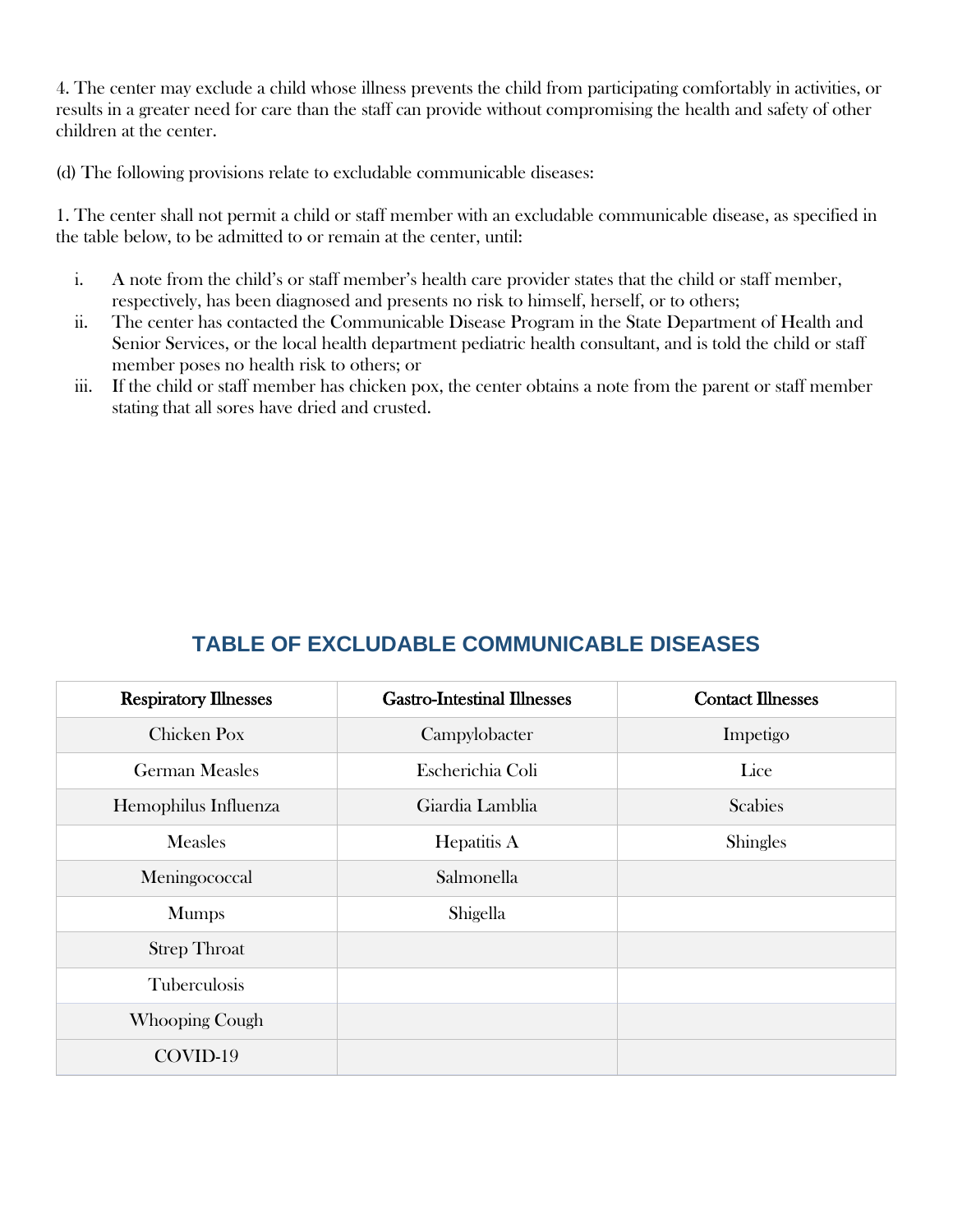# **INJURY OR ILLNESS TO A CHILD**

Parents are responsible for making arrangements for youth to be picked up by an adult 18yrs or older from the Club when notified.

Parents will be notified for:

- Broken Skin
- Falls from a height greater than the height of two feet
- Complaints of pain or discomfort
- Vomiting or diarrhea
- Flu symptoms- (fever, coughing, lethargy, runny nose)
- Head, neck or back injury
- Any injury requiring professional medical care

Boys & Girls Club of Garfield has arrangements with Hackensack Hospital. Youth will be transferred via ambulance to Hackensack Hospital at the discretion of the Club if:

- We are unable to contact parents/guardians
- Child is unable to be picked up when notified of illness or injury
- Emergency medical care is required
- Before returning to the club we require a note from the child's health care provider stating that the child has been diagnosed and present no risk to himself, herself, or to others

MEDICATION- In order to administer medication at the Club, we require:

- A note from the parent/guardian requesting that the medication be given to the child
- A doctor's note stating the name of the medication, purpose, dosage, route and time it is to be given.
- Medication in an original, labeled container.

Signed copy of medication policy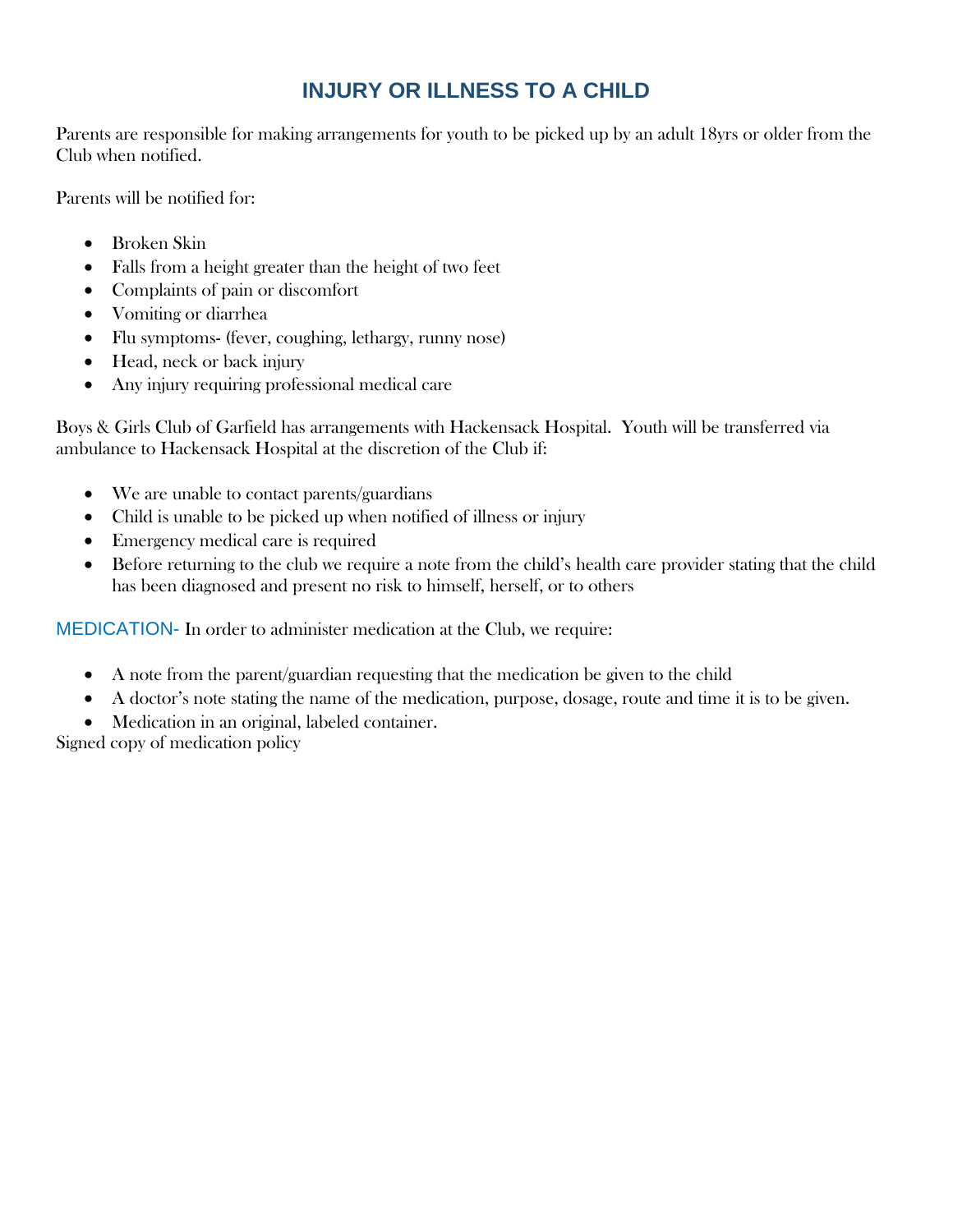# DISCIPLINE POLICY

It is the philosophy of The Boys & Girls Club of Garfield (BGCG) to help children grow emotionally as well as intellectually. To help children succeed, feel good about themselves and be able to express their feelings in a positive and constructive manner.

It is our policy that discipline be positive. Discipline is not punishment. It is a way of helping children learn to identify socially acceptable behavior.

Within our Club, limits and rules are clearly defined. We focus strongly upon the reinforcement of acceptable behavior and the prevention of undesirable behavior by being responsive to the needs of the children.

Methods of correcting inappropriate behavior within the BGCG consist of the following:

1. Redirection of activities: to change the focus of a child s behavior.

2. Individualized attention: to help the child to deal with a particular situation.

3. Time-out: the removal of a child from the area of activity, for a few minutes, so that he/she may gain self-control. Time-out shall be used as a last resort in disciplining any child that is misbehaving.

4. Attention to good behavior: to respond to and reinforce positive behavior, acknowledge or praise the child when behaving well to let him/her know that we approve of what he/she is doing.

5. Discipline will not involve isolating a child without supervision, or withholding food or attention. No child shall be subjected to corporal punishment, emotional neglect, abusive language, ridicule or any behavior that would intimidate, frighten or endanger a child or his/her self-image.

# Discipline by Youth Development Professional

The implementation of discipline by a counselor will be limited to redirection of activities, time-out, and attention to good behavior. Should these methods not help the child improve their behavior, the point system will be implemented. If the member doesn t adjust their behavior within the programming block with their YDP, the YDP will then mark either 1, 2, or 3 points, depending on the level of the offense, in the headcount log. This will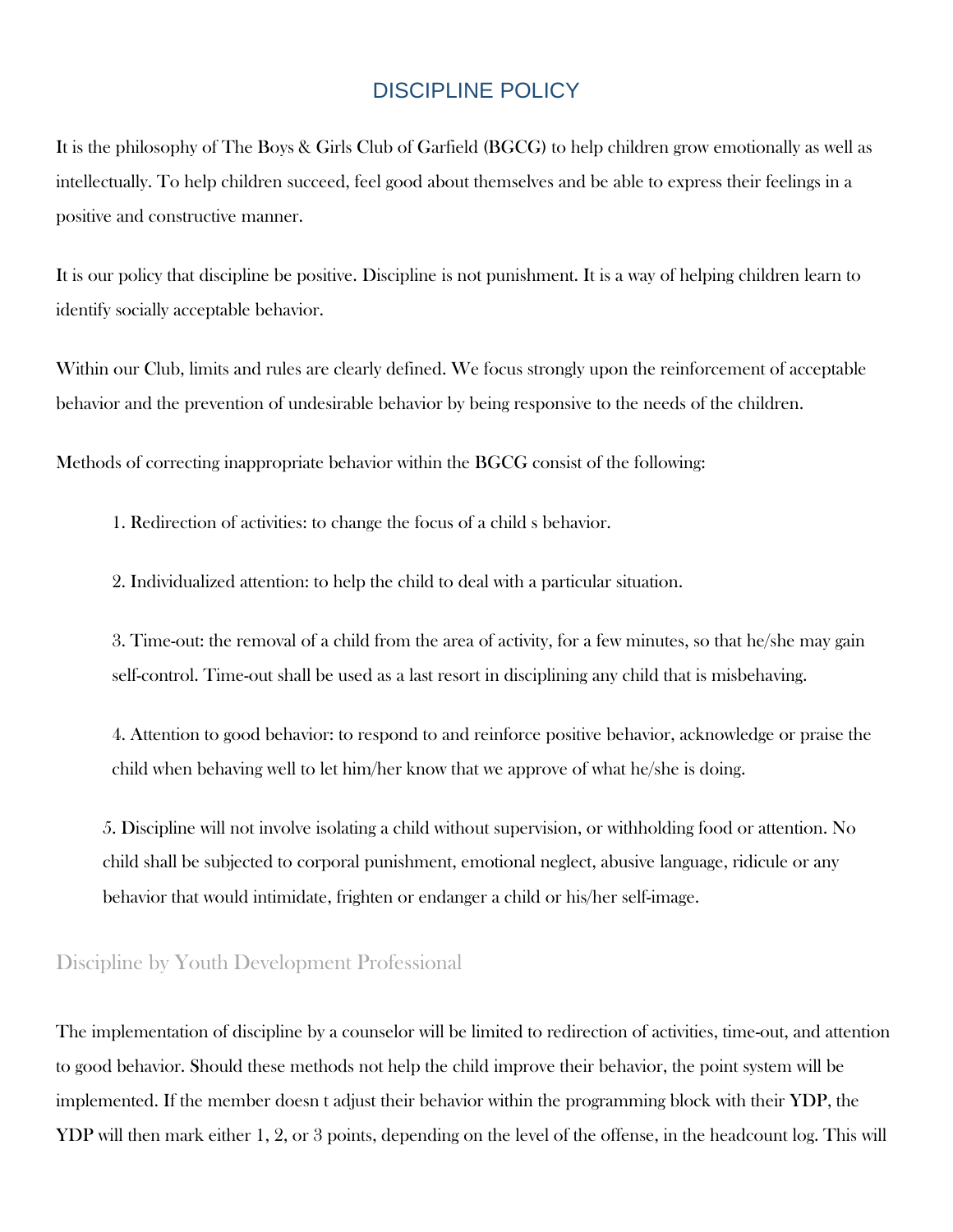help the following YDP be aware of potential disruptive behaviors. Once a member accrues 2+ points, the YDP must fill out a discipline report, which is handed to the Program Director.

#### Running or Being Loud Indoors/Inappropriate Times | I

Leaving Room or Roaming without Supervision | I

Misusing Club Property or Not Cleaning Up | I

#### Disrespecting the Staff | I

Disrespect of Staff is defined as the consistent and intentional disregard or defiance of a counselor's directives, the expression of an expletive or slur against a counselor.

The child needs to be given an opportunity to speak about their behavior with their counselor, (why they are behaving the way they are and possible alternatives to the current activity) and be redirected to a more positive alternative.

#### Inappropriate Language | I

Inappropriate Language is defined as the use of curse words, slurs, or expletives, including but not limited to, racial slurs, homophobic and transphobic slurs, ableist slurs, sexist slurs, and sexual expletives used against any person in the BGCG.

#### Destruction of Property | II

Destruction of Property is defined as the willful destruction, defacing or degradation of items or properties that belong to the Boys & Girls Club of Garfield, any attending club members, volunteers and/or staff member.

#### Throwing of Harmful Objects or Substances | II \*

Throwing of Harmful Objects is defined as the willful propelling of any solid (blunt or sharp), objects, gas or liquid substance that would be deemed unsafe for the wellbeing of any persons at the BGCG.

\* If another person is hurt by what is thrown, that is considered a 3 point offense (III).

#### Fighting | III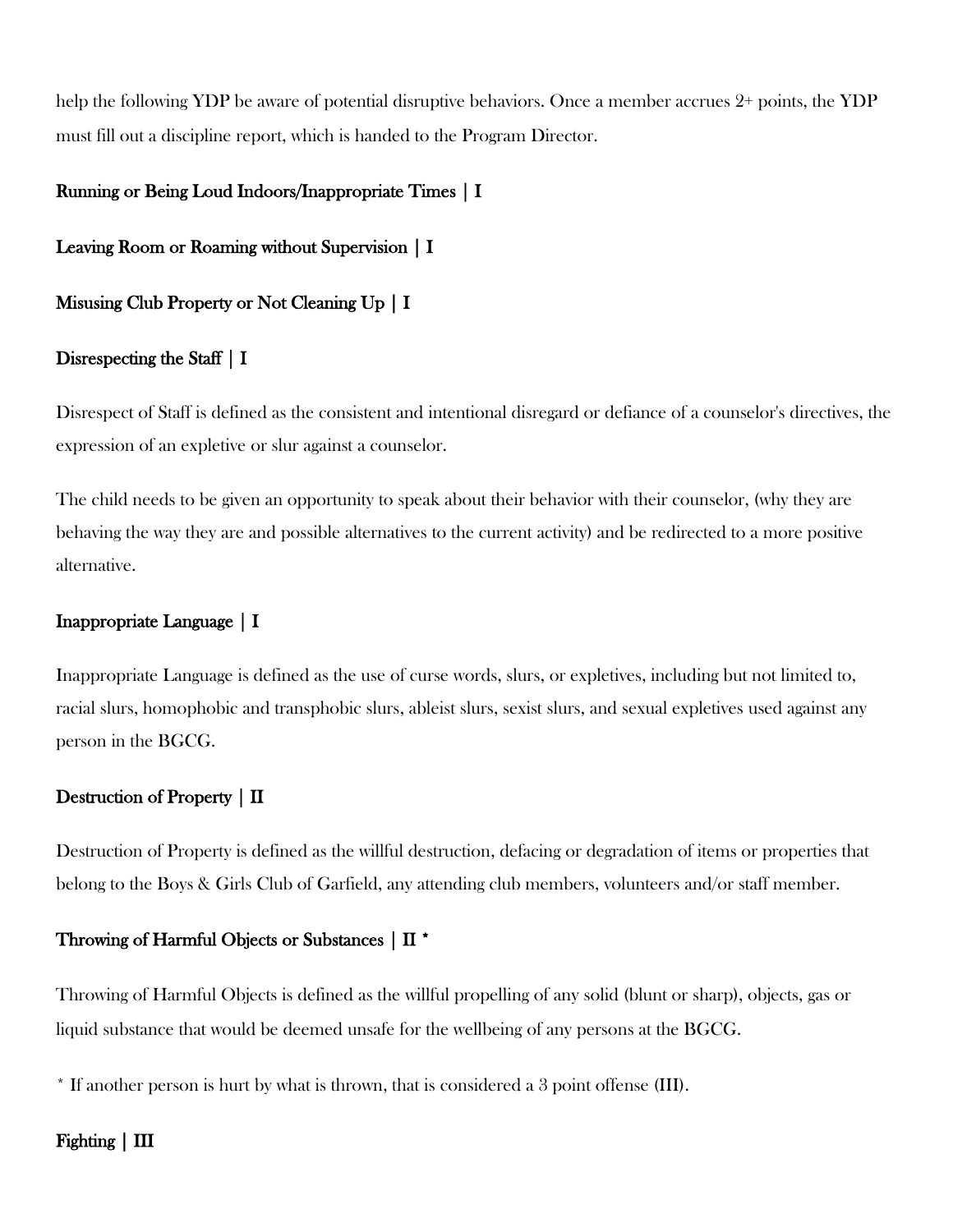Fighting is defined as the intentionally violent, physical engagement between two club members. All members who have actively participated in said fight will be given points, regardless of who initiates the fight. The disciplinary report will be given to the parents/guardians of the member(s) found to be responsible. Verbal exchanges are NOT considered fighting - they are considered arguing.

#### Threat | III

Threats are defined as a statement expressing the intention to inflict pain or injury to another person. If a child expresses the intention to inflict pain or injury to themselves (and no other person), the counselor must complete an incident report and inform the administrative team immediately.

#### Bullying | III

Bullying is defined as the intention to harm, scare or coerce a fellow club member. The definition requires three core elements:

- Unwanted aggressive behavior
- Observed or perceived power imbalance
- Repetition or high likelihood or repetition of bullying behaviors

#### Discipline by Administrators

#### SUSPENSION WARNING

Once an Incident Alert is received by administrators, they will call on the child(ren) in question and speak with them regarding their behavior. The member will be given one last opportunity to adjust their behavior. If the member has another incident, then a blue Discipline Report will be drafted by administrative staff and given to the parents/guardians of the member as a warning of suspension and will go on the child s club record.

#### **SUSPENSION**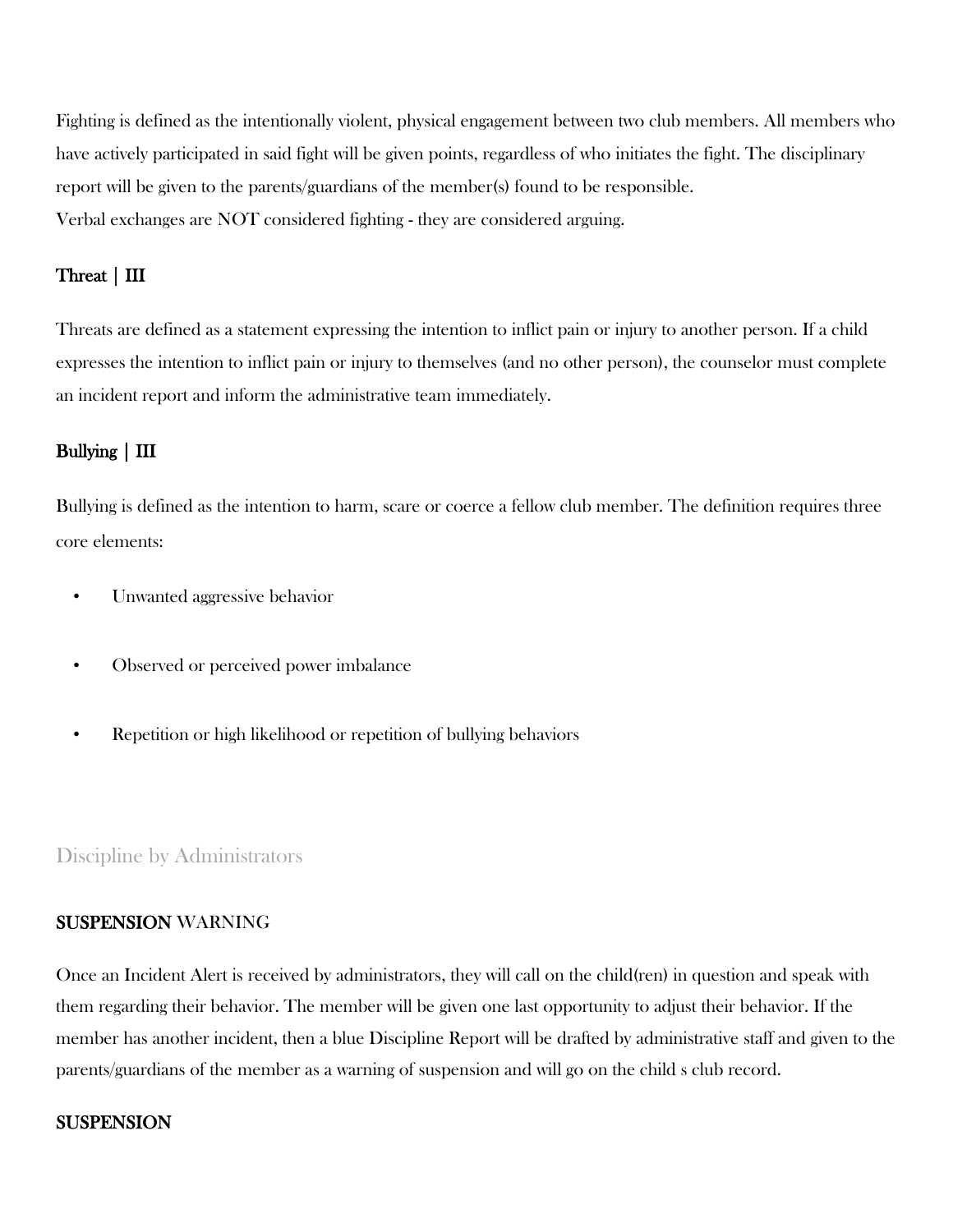After the first suspension warning, the child will follow the same disciplinary protocol for future incidents. If the child receives a second blue write up for another disciplinary issue, this would call for a suspension. Suspension periods are as follows:

1st Suspension - One Day 2nd Suspension - Two Days 3rd Suspension - Three Days

#### IN CLUB SUSPENSION

If the child s behavior and future presence in the BGCG is deemed safe and without the potential to negatively impact the safety of the other members, staff or volunteers, they may complete a period of suspension of in-club activities within the premises of the Boys & Girls Club of Garfield. In-Club Suspension will consist of the following:

- The writing of a statement of restorative intent
- Removal from all recreational activities (entertainment room, outside time, BGC Club

# OUT OF CLUB SUSPENSION

If the child s behavior and future presence in the BGCG is deemed unsafe and with the potential to negatively impact the safety of the other members, staff or volunteers, they may NOT complete a period of suspension of inclub activities within the premises of the Boys & Girls Club of Garfield.

Individualized Attention

# SOCIAL EMOTIONAL LEARNING & SENSORY SPACE

The implementation of discipline by a general Youth Development Professional will be limited to redirection of activities, time-out, and attention to good behavior. Communication with parents, notices of suspension warnings and calls for suspension will be strictly administration staff s decision and responsibility. If the disciplinary actions taken with a child aren t resulting in improvement of behavior, individualized attention is then considered as an option for children with a pre-established need. Social Emotional Learning Youth Development Professionals will be responsible for engaging the BGCG members based on the specific need that interrupted their regularly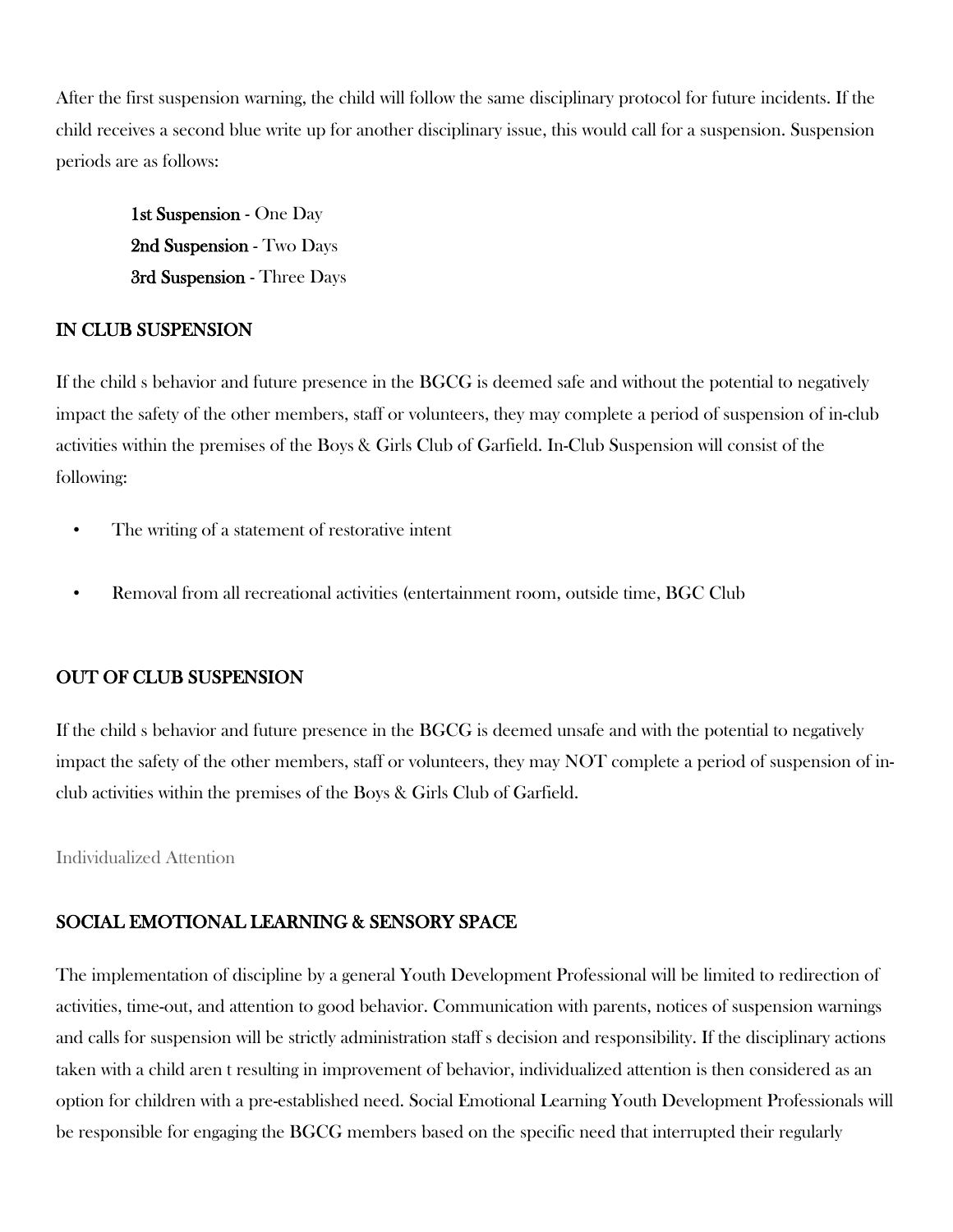scheduled programming. The pre-established need for a sensory space will be based on the receipt of a 504/IEP or direct, documented communication from parents/guardians who have expressed said need.

# SMALL GROUP OR ONE ON ONE SESSIONS

For cases that require further support due to mental health concerns, the Boys & Girls Club licensed social worker will be responsible for having either small-group or one-on-one sessions with the children that have a documented need via a 504, IEP (Individualized Education Plan), parent/guardian s communication, or as a result of a Yellow Incident Report or Unusual Incident Report. The frequency and need for continued sessions will be determined by the social worker. Small group and one-on-one sessions will require a parent/guardian s approval.

# EXPULSION POLICY

Unfortunately, there are some situations in which we have to expel a child from our program either on a short term or permanent basis. We want you to know we will do everything possible to work with the family of the child(ren) in order to prevent this policy from being enforced. The following are reasons we may have to expel or suspend a child from this club.

# IMMEDIATE CAUSES FOR EXPULSION

- The child is at risk of causing serious injury to other children or him/herself
- Parent threatens physical or intimidating actions toward staff members
- Parent exhibits verbal abuse to staff in front of enrolled children

# PARENTAL ACTIONS FOR CHILD'S EXPULSION

- Failure to pay/habitual lateness in payments
- Failure to adhere to ALL Club policies
- Failure to complete required forms including the child's immunization records
- Habitual tardiness when picking up your child
- Verbal abuse to staff

# CHILD'S ACTIONS FOR EXPULSION

- Failure of child to adjust after a reasonable amount of time
- Uncontrollable tantrums/angry outbursts
- Ongoing physical or verbal abuse to staff or other children
- Biting

SCHEDULE OF EXPULSION- If the remedial actions above have not worked, the child's parent/guardian will be advised verbally and in writing about the child's or parent's behavior warranting an expulsion. An expulsion action is meant to be a period of time so that the parent/guardian may work on the child's behavior or to come to an agreement with the center.

• The parent/guardian will be informed regarding the length of the expulsion period.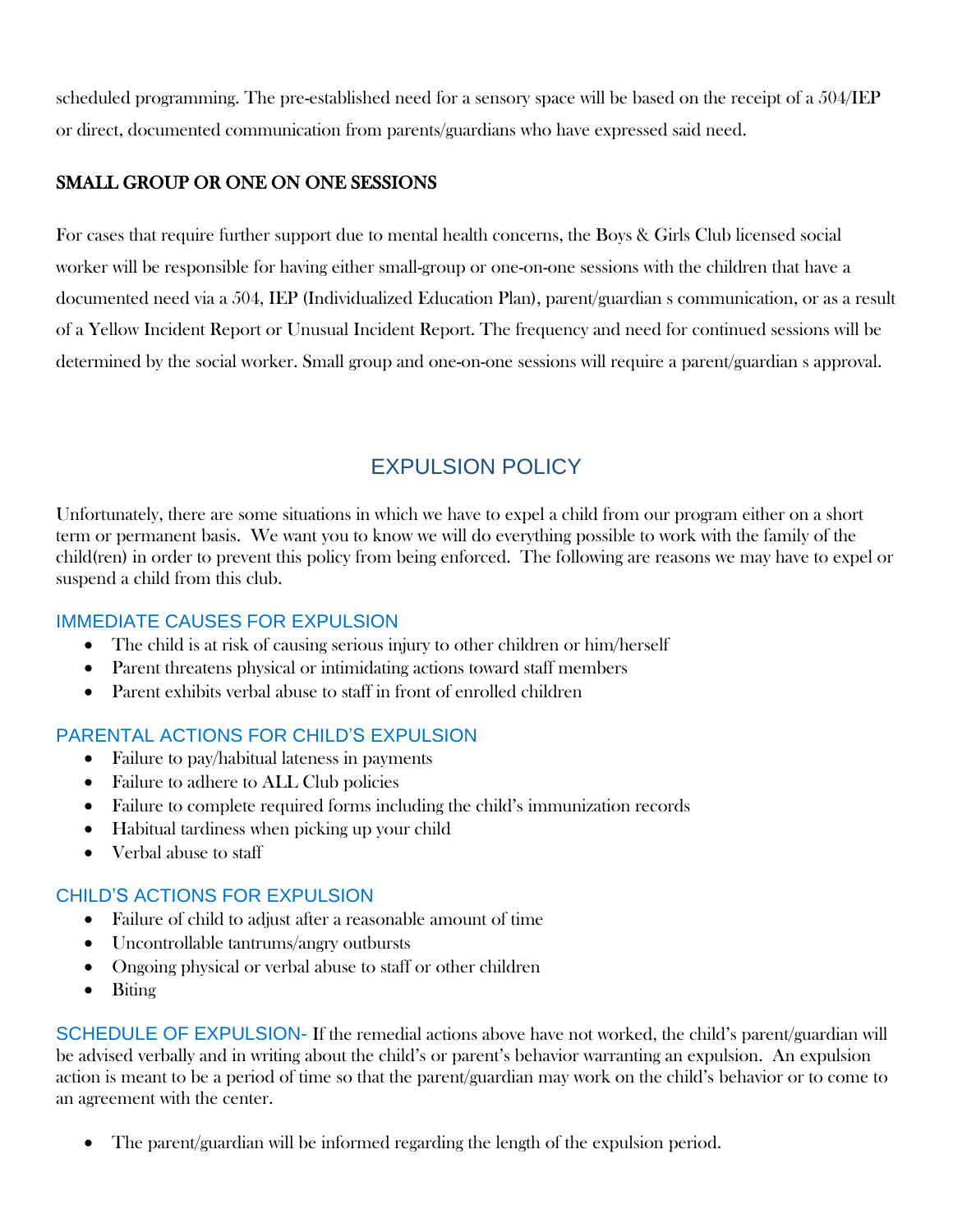- The parent/guardian will be informed about the expected behavioral changes required in order for the child or parent to return to the center.
- The parent/guardian will be given a specific expulsion date that allows the parent sufficient time to seek alternate childcare (approximately one to two weeks' notice depending on risk to other children's welfare or safety). Failure of the child/parent to satisfy the terms of the plan may result in permanent expulsion from the center.

#### A CHILD WILL NOT BE EXPELLED- If a child's parent(s):

- Make a complaint to the Office of Licensing regarding a center's alleged violations of the licensing requirements.
- Reported abuse or neglect occurring at the Club
- Question the Club regarding policies and procedures.
- Not given the parent sufficient time by the Club to make other childcare arrangements.

# PROACTIVE ACTIONS THAT CAN BE TAKEN IN ORDER TO PREVENT EXPULSION:

- Staff will try to redirect child from negative behavior
- Staff will reassess classroom environment, appropriate of activities, supervision
- Staff will always use positive methods and language while disciplining children
- Staff will praise appropriate behaviors
- Staff will consistently apply consequences for rules
- Child will be given verbal warnings
- Child will be given time to regain control
- Child's disruptive behavior will be documented and maintained in confidentiality
- Parent/guardian will be notified verbally
- The director, club staff and parent/guardian will have a conference(s) to discuss how to promote positive behaviors
- The parent will be given literature or other resources regarding methods of improving behavior
- Recommendation of evaluation by professional consultation on premises
- Recommendation of evaluation by local school district child study team

The center shall provide the Information to Parents document to each child's parent(s) upon enrollment, and to every person upon becoming a staff member.

1. The center shall secure and maintain on file a record of each parents and staff member's signature attesting to receipt of the document.

2. The center shall maintain on file a copy of the Information to Parents document.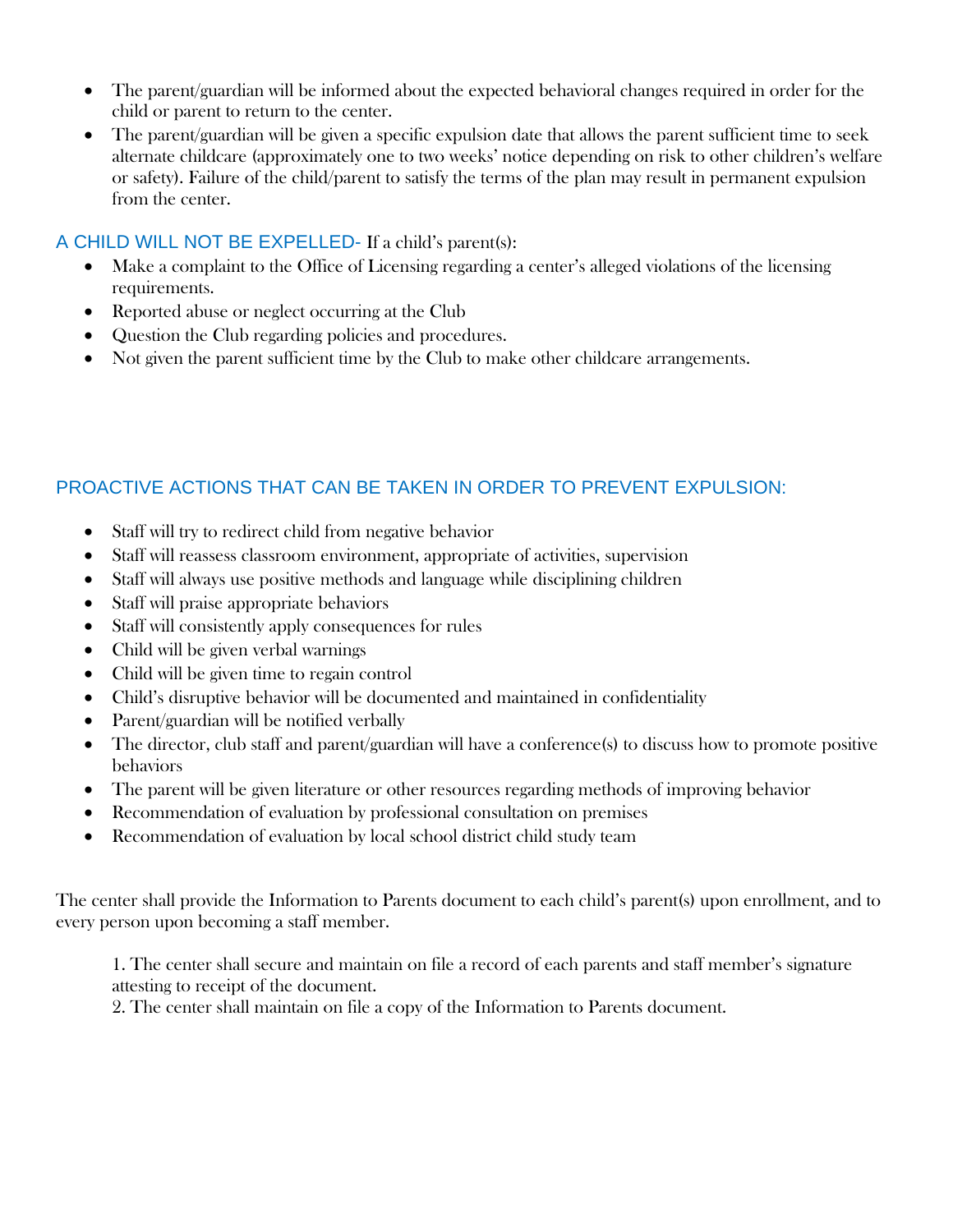# INFORMATION TO PARENTS DOCUMENT (10:122-3.6)

The center shall give to the parent(s) of every enrolled child and to every staff member written information to Parents document designated by the Bureau of Licensing and indicating that the center is required to:

1. Be licensed by the Bureau of Licensing, Division of Youth and Family Services;

2. Comply with all applicable provisions of the Manual of Requirements for Child Care Centers;

3. Post its license in a prominent location within the center;

4. Retain a current copy of the manual and make it available for parents' review;

5. Indicate how parents can secure a copy of the manual and obtain information about the licensing process from the Bureau;

6. Make available to parents, upon request, the Bureau's Life/Safety and Program Inspection/Violation and Complaint Investigation Summary report(s) on the center, as well as any letters of enforcement or other actions taken against the center during the center's current licensing period;

7. Post a diagram of those rooms and/or areas that have been approved by the for children's use;

8. Comply with the inspection/ Investigation functions of the Division, including the interviewing of staff members and children;

9. Afford parents the opportunity and time to review and discuss with the center director or sponsor any questions or concerns about the policies and procedures of the center or whether the center is in compliance with all applicable provisions of the manual;

10. Advise parents that if they believe or suspect that the center is violating any requirement of the manual, they may report such alleged violations to the center sponsor or director or to the Bureau;

11. Afford parents of enrolled children an opportunity to participate in the center's operation and activities and to assist the center in complying with licensing requirements.

12. Afford parents of enrolled children the opportunity to visit the center at any time during the center's hours of operation to observe its operation and program activities without having to secure prior approval; 13. Provide parents with advance notice of any field trip, outing or special event involving the transportation of children away from the center, and, for each event, secure the written consent of the parent(s) before taking a child on such a field trip, outing or special event;

14. Post a copy of the center's written statement of policy on the discipline of children by staff members in a prominent location within the center, and make a copy of it available to parents upon request.

15. Indicate through this document that any person who has reasonable cause to believe that a child has been or is being subjected to any form of hitting, corporal punishment, abusive language, ridicule or harsh, humiliating or frightening treatment, or any other kind of child abuse, neglect or exploitation by any adult,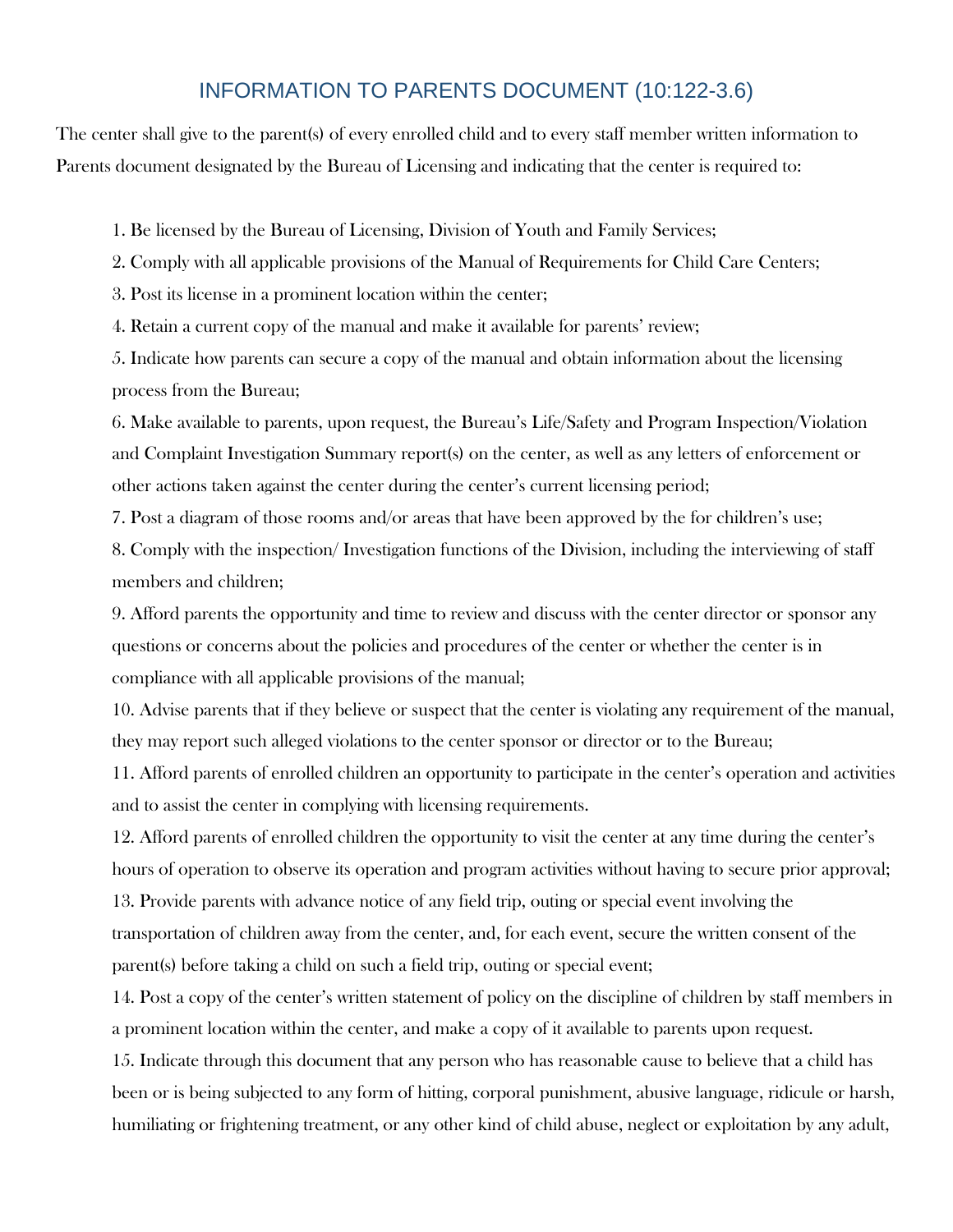is required by State law to report such allegations to the Division's Office of Child Abuse Control or any District Office immediately, and indicate that such reports may be made anonymously;

16. Indicate through this document how parents and staff members may secure information about child abuse and/or neglect from the division.

17. Inform parents of the center's policy on the release of children;

18. Inform parents of the center's policy on administering medication and health care procedures; 19. Provide parents with a copy of the center's policy on management of communicable diseases; 20. Provide parents with a copy of the center's policy on the expulsion of children from enrollment; 21. Inform parents that the center is required to comply with the New Jersey Law Against Discrimination (LAD), P.L. 1945, c. 169 (N.J.S.A. 10:5-1 et seq.), and the Americans with Disabilities Act (ADA), P.L. 101-336 (42 U.S.C §§12101 et seq.), and indicate that anyone who believes the center is not in compliance with these laws may contact the Division on Civil Rights in the New Jersey Department of Law and Public Safety for information about filing an LAD claim at (609) 292-4605 (TTY uses may dial 711 to reach the New Jersey Relay Operator and ask for (609) 292-7701), or may contact the United States Department of Justice for information about filing an ADA claim at (800) 514-0301 or (800) 514-0301, or (800) 514-0383 (TTY

# GROUP SWIM POLICY

1. The Club swim time: We will have two sessions for swimming, one 10:15-11:15 AM session and one 3-4 PM session.

a. Club members are RECOMMENDED to come to camp wearing bathing suit to reduce the time spent in locker room

b. Club members exit pool to change and go to next program area

c. Swim Schedule is subject to change without notice

2. Group Leader surveys locker room to ensure it is empty of all patrons prior to youth entry

3. Buddies are assigned in each group before entering pool

4. Two Buddies and Group Leader use the bathroom at a time

5. Prior to youth entering locker room to change, the Group Leader surveys the locker to ensure it is empty of all patrons prior to youth entry

6. Group Leader then lines up the kids and leads the group to their next program activity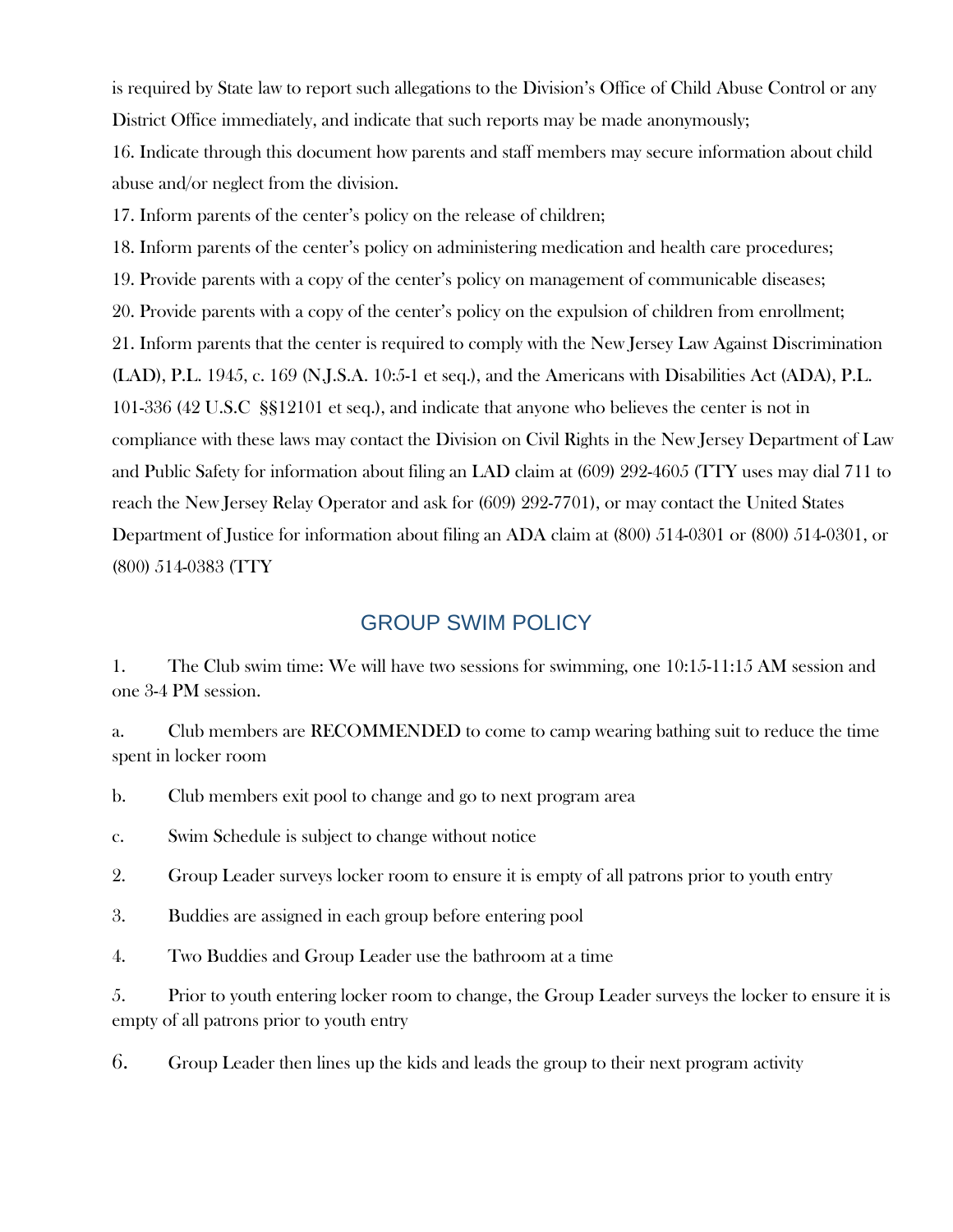# PARENTAL CONSENT FOR SURVEY PARTICIPATION

BGCA requires Clubs to obtain parental consent for members taking the National Outcomes Survey every year. Each organization can choose the consent process (active or passive) that will work best for them. More information about consent is provided below.

Because the majority of member survey takers will be minors, parents/guardians must be given sufficient opportunity to consider whether they want their child to participate. BGCA has provided a number of supporting documents that will inform parents and guardians of the purpose and content of the survey, including informational flyers and consent templates in both English and Spanish. Clubs should determine which type of consent they will use (described below), personalize, and distribute these consent forms according to the guidelines below.

There are two types of consent Clubs may choose to obtain from parents - Active Consent and Passive Consent.

#### ACTIVE CONSENT

• Active Consent requires that parents actively allow their child to participate in the survey by signing a form of agreement to participate. This type of consent may be preferred by Clubs that want to be assured that members taking the survey have explicit permission from their parents/guardians to do so. Active Consent forms must be distributed at least four (4) weeks prior to survey administration to allow enough time for forms return and organization.

BGCA provides supporting materials for both methods, and emphasizes that regardless of method used, parents and guardians must be well informed of the survey, its contents, and their right to choose whether their child participates. Templates for both passive and active consent can be found on the Survey Resources tab of the Survey Status Website (www.nyoisurvey.com). Clubs should keep a copy of the survey on file at the front desk for parents to review upon request. Parents should not be permitted to take a copy of the survey home.

#### PASSIVE CONSENT

• Passive Consent requires parents to opt their child out by signing a form that indicates their prohibition of their child's survey taking. This type of consent does due diligence in informing parents of school children taking risk behavior and other surveys across the country and is the standard for use in most school systems. Passive Consent forms should be distributed at least two (2) weeks prior to survey administration to allow enough time for parental notification.

# USE OF COMPUTERS, INTERNET & ELECTRONIC MAIL PERMISSION FORM

Boys & Girls Club of Garfield is pleased to offer Members access to a computer network for electronic mail and the Internet. To gain access to e-mail and the Internet, all students must obtain parental permission as verified by the signatures on the form below. Should a parent prefer that a student not have e-mail and Internet access, use of the computers is still possible for more traditional purposes.

#### WHAT IS POSSIBLE?

Access to e-mail and the Internet will enable members to explore thousands of libraries, databases, museums, and other repositories of information and to exchange personal communication with other Internet users around the world. Families should be aware that some material accessible via the Internet might contain items that are illegal, defamatory, inaccurate, or potentially offensive. While the purposes of the Club are to use Internet resources for constructive educational goals, students may find ways to access other materials. We believe that the benefits to members from access to the Internet in the form of information resources and opportunities for collaboration exceed the disadvantages. But ultimately, parents and guardians of minors are responsible for setting and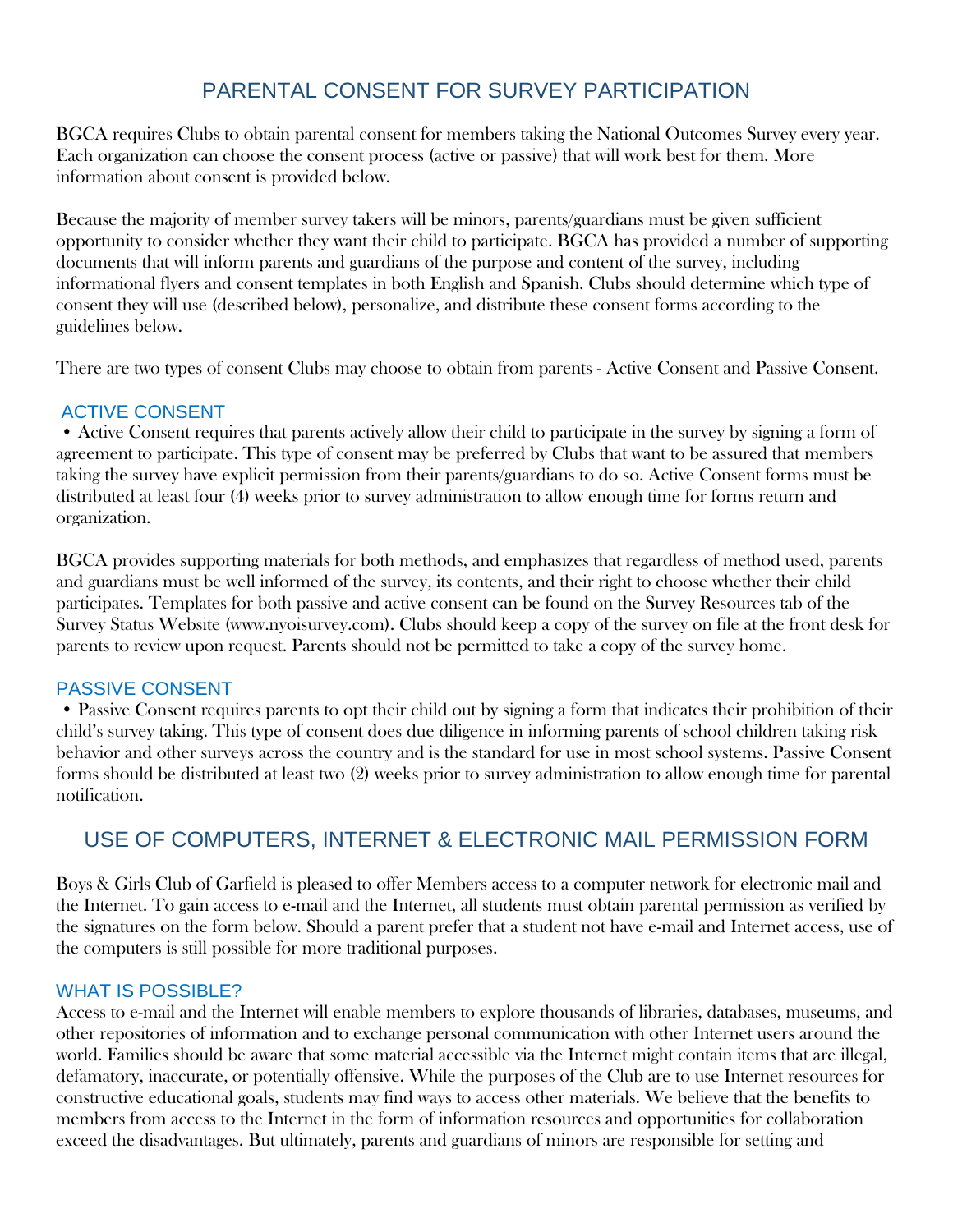conveying the standards that their children should follow when using media and information sources. Therefore, we support and respect each family's right to decide whether or not to apply for access.

# WHAT IS EXPECTED?

Members are responsible for appropriate behavior on the Clubs computer network just as they are in a classroom or on a school playground. Communications on the network are often public in nature. General Club rules for behavior and communications apply. It is expected that users will comply with district standards and the specific rules set forth below. The use of the network is a privilege, not a right, and may be revoked if abused. The user is personally responsible for his/her actions in accessing and utilizing the club's computer resources. The members are advised never to access, keep, or send anything that they would not want their parents or counselors to see.

#### WHAT ARE THE RULES?

- Privacy Network storage areas may be treated like Club lockers. Network administrators may review communications to maintain system integrity and to insure that members are using the system responsibly.
- Storage Capacity Users are expected to remain within allocated disk space and delete e-mail or other material, which take up excessive storage space.
- Illegal Copying Members should never download or install any commercial software, shareware, or freeware onto network drives or disks, unless they have written permission from the Network Administrator. Nor should members copy other people's work or intrude into other people's files.
- Inappropriate Materials or Language Profane, abusive or impolite language should not be used to communicate nor should materials be accessed which are not in line with the rules of club behavior. A good rule to follow is never view, send, or access materials, which you would not want your counselors and parents to see. Should members encounter such material by accident, they should report it their counselor immediately.

# SUCCINCT ADVICE

These are guidelines to follow to prevent the loss of network privileges at The Club.

- Do not use a computer to harm other people or their work
- Do not damage the computer or the network in any way
- Do not interfere with the operation of the network by installing illegal software, shareware, or freeware
- Do not violate copyright laws
- Do not view, send, or display offensive messages or pictures
- Do not share your password with another person
- Do not waste limited resources such as disk space or printing capacity
- Do not trespass in others folders, work, or files
- Do notify an adult immediately, if by accident, you encounter materials, which violate the miles of appropriate use
- Be prepared to be held accountable for your actions and for the loss of privileges if the Rules of Appropriate Use are violated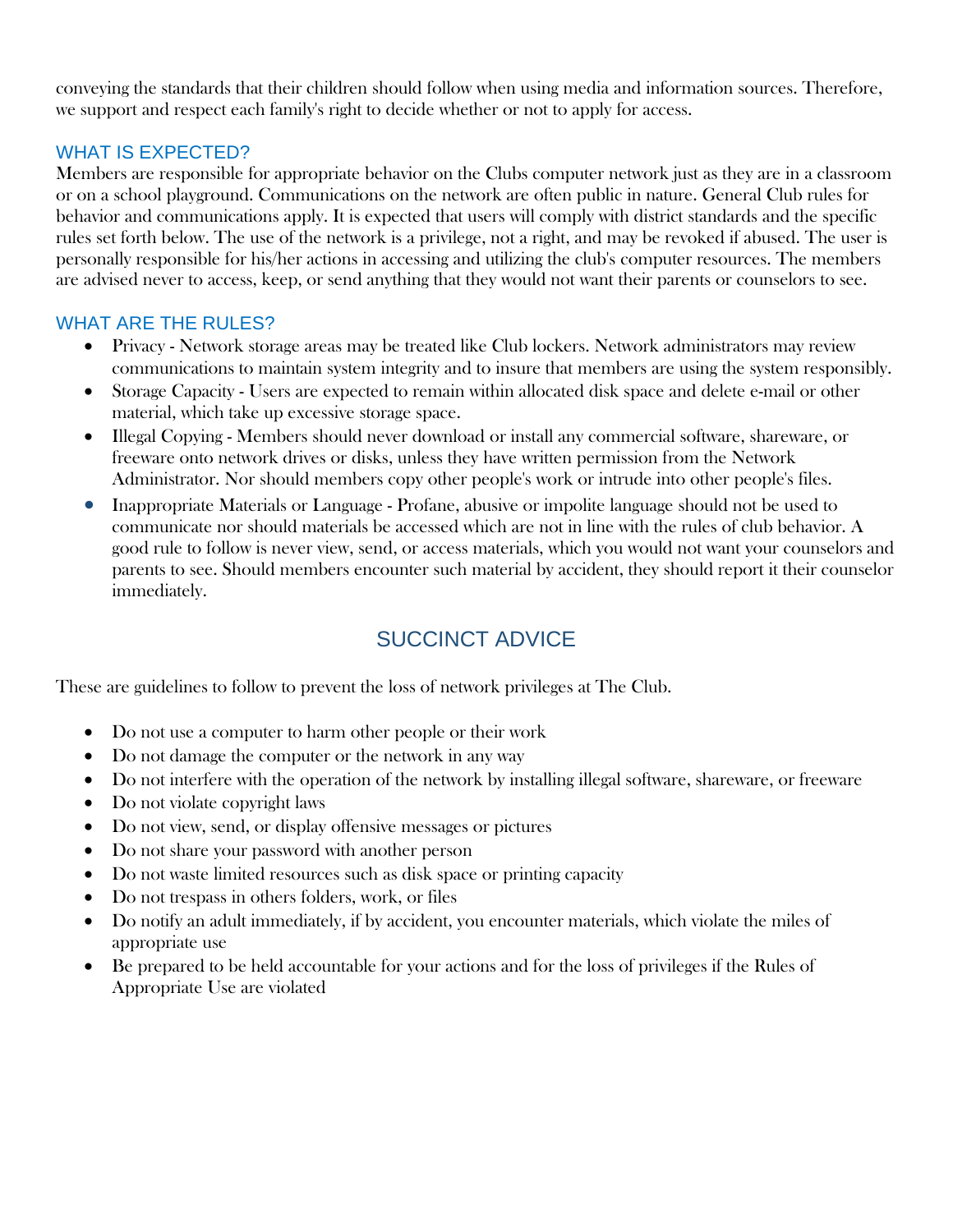# **CODES**

Announcements will be made via the 2-way radios when situations arise. The following are codes and procedures to be utilized.

#### (FIRE DRILL)

This code will be used in the event the alarm does not go off for fire drills, and/or the need to evacuate the building utilizing fire drill procedures. Follow Fire Drill procedure and exit from the nearest "EXIT" and clear the area surrounding the building for emergency vehicles.

#### (LOCKDOWN DRILL)

In the event of a lockdown, or harmful situation, all youth and counselors are to remain in their rooms away from doors and windows. Door is to remain closed and locked. A lockdown may last an indefinite length of time according to the nature of the threat. Remain in the rooms until an all clear is announced.

#### (WANDERING CHILD)

In the event of a lost child, counselors and youth are to remain where they are. Attendance and head counts are to be performed. Attendance is to be taken by asking each youth their name and checking them off your list. Report youth not on your attendance list.

#### (WEATHER EMERGENCY)

In the event of inclement weather, youth are to be taken to the ground floor. Safe areas are hallways, bathrooms, and inner rooms away from windows. Have youth sit on floor until danger passes and an all clear is given.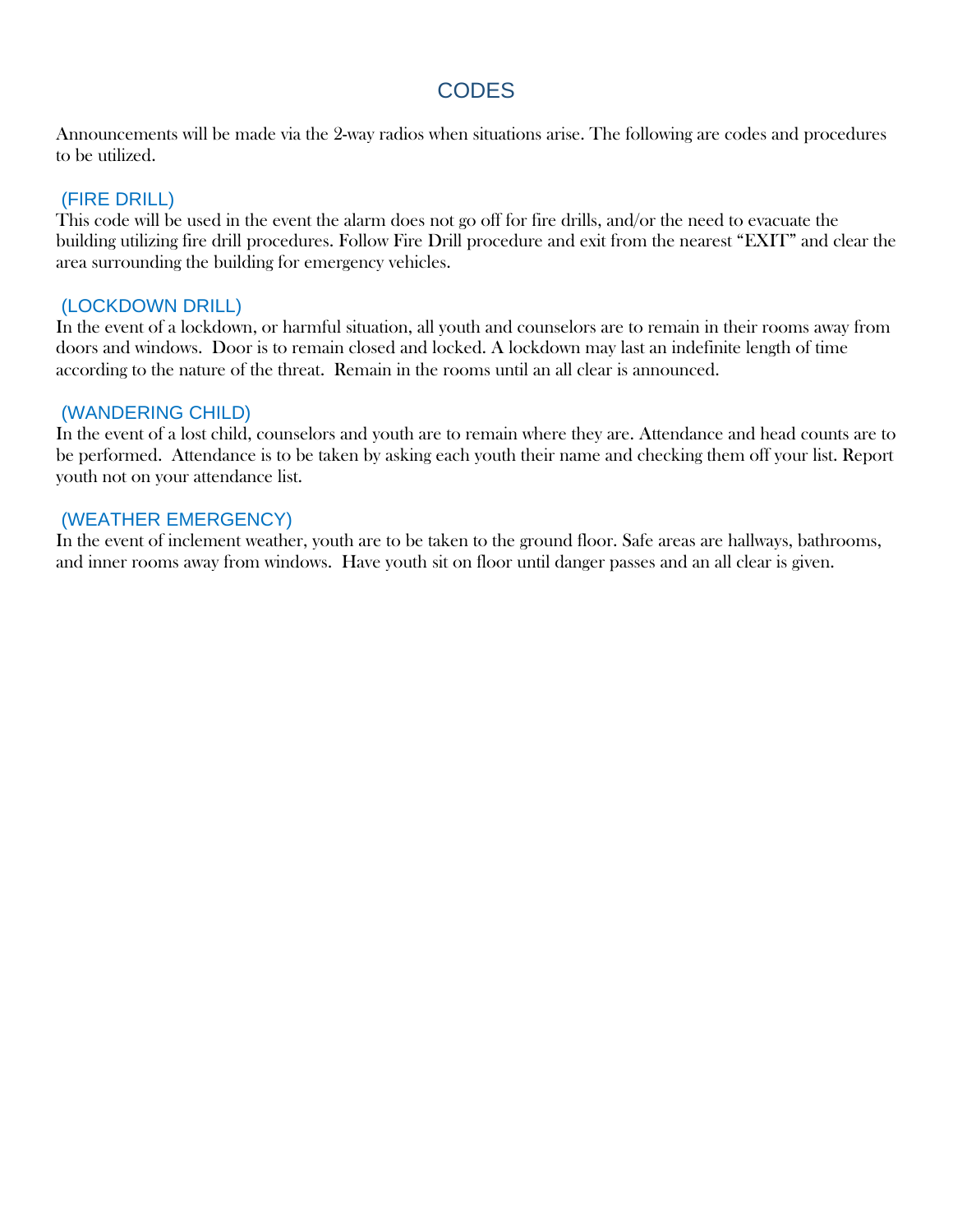# SUMMER PROGRAM BOOKLET AGREEMENT

The Boys and Girls Club of Garfield is a State of New Jersey Licensed After Care Facility for school age children. We are licensed by the Bureau of Licensing, Division of Youth and Family Services and comply with all applicable provisions of the Manual of Requirements for Child Care Centers.

Please initial that you have received, read, understand, agree and will follow each of the following components of our Summer Program Booklet.

# Please initial ALL areas that you have read and understand. Must return with Packet.

- \_\_\_\_\_\_Information to Parents Document
- \_\_\_\_\_\_I Understand Pick Up is at 6:00 PM and No Later
- \_\_\_\_\_\_Policy on the Discipline of Children
- \_\_\_\_\_\_Policy on the Release of Children and Photos
- \_\_\_\_\_\_Policy on the Administration of Medication and Health Care Procedures
- \_\_\_\_\_\_Policy on Expulsion of Children from Enrollment
- \_\_\_\_\_\_Policy on the Management of Communicable Diseases
- \_\_\_\_\_\_Policy on Swim
- \_\_\_\_\_\_Calendar/Emergency Procedures
- \_\_\_\_\_\_Fees, Payments and Refund Policies
- \_\_\_\_\_\_We assume no responsibility for lost, damaged or stolen items/electronics
- <u>\_\_</u>\_\_\_ I understand only people listed on **membership form** can pick up my child unless I call. SHOW ID
- Parental Consent for Survey Participation
- \_\_\_\_\_\_Permission to participate in any Boys & Girls Club of America Programs
- \_\_\_\_Policy on Covid-19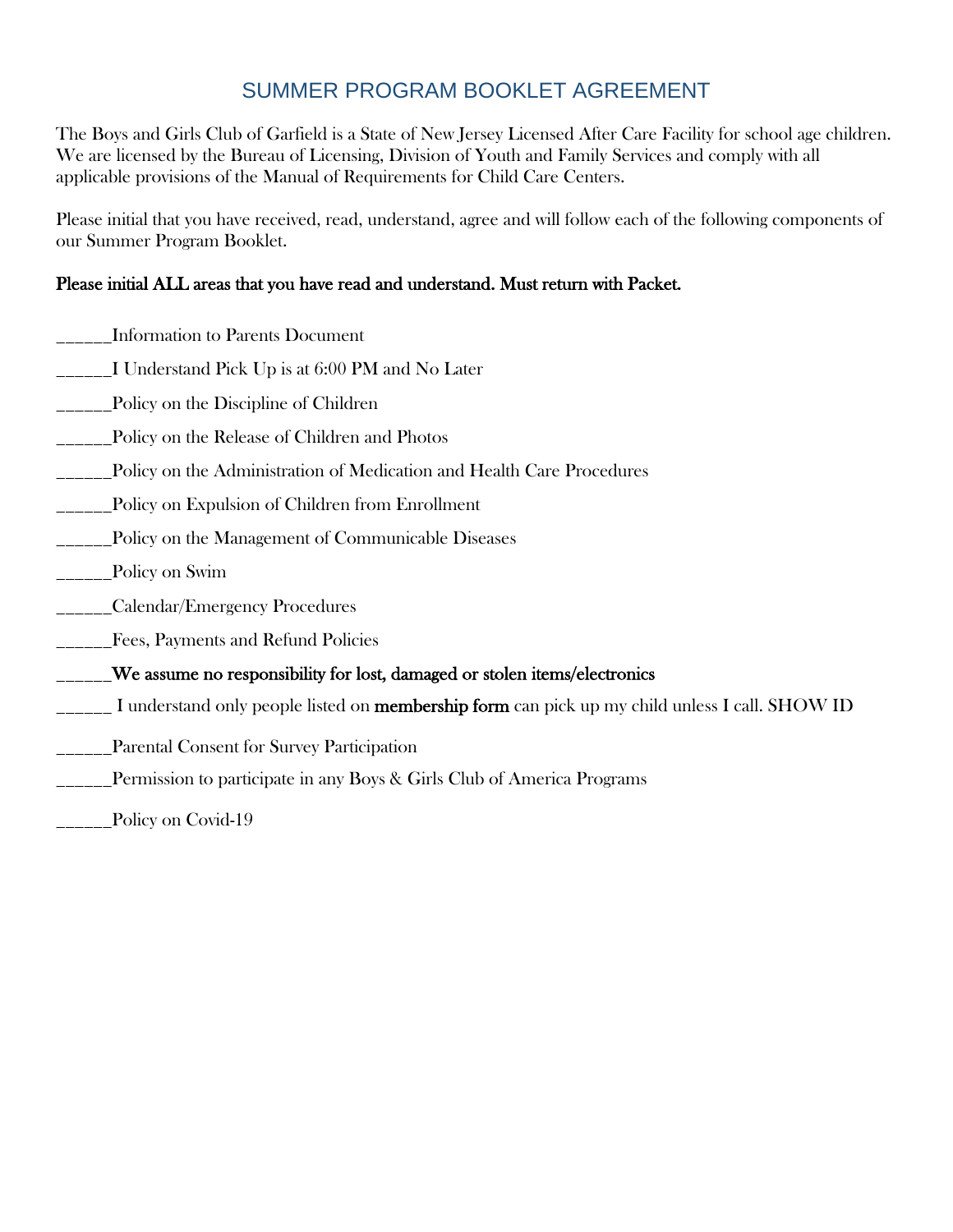# BOYS & GIRLS CLUB OF GARFIELD

I, \_\_\_\_\_\_\_\_\_\_\_\_\_\_\_\_\_\_\_\_\_\_\_\_\_\_\_do hereby give permission for \_\_\_\_\_\_\_\_\_\_\_\_\_\_\_\_\_\_\_\_\_ to attend and or participate in activities, including bus trip to the park, walking from schools in the case of no transportation, and other walking trips within and outside of the neighborhood, sponsored by The Boys & Girls Club of Garfield, its employees, associates and contributors. In further consideration of the benefits to be gained by our child we covenant that we will never institute any action by law against the Boys & Girls Club of Garfield, Inc., its agents, servants and employees, on account of any injury or other loss or damage sustained by our child's participation.

Furthermore, I hereby do authorize medical examination and treatment of my child by a qualified licensed physician in any event of an accident and all efforts to contact the parent/guardian have been exhausted. In addition, I hereby consent to use, by you or anyone authorized by you, my child's **photograph** or any reproductions of them, for editorial illustration, advertising or nonprofit promotional purposes. I also consent to the use of my child's name in connection there with.

# EMERGENCY MEDICAL RELEASE/PERMISSION TO PARTICIPATE IN BGCG PROGRAM ACTIVITIES

I \_\_\_\_\_\_\_\_\_\_\_\_\_\_\_\_\_\_\_\_\_\_\_\_\_\_\_\_\_ do hereby give my child \_\_\_\_\_\_\_\_\_\_\_\_\_\_\_\_\_\_\_\_\_\_\_ Permission to attend and/or participate in all activities sponsored by the Boys & Girls Club of Garfield, its employees, associates, and contributors. In further consideration of the benefits to be gained by our child we covenant that we will never institute any action at law against the Boys & Girls Club of Garfield, Inc., it's agents, servants and employees, on account of any injury or other loss or damage sustained by our child's participation, furthermore, I hereby do authorize medical examination and treatment of my son/daughter by a qualified licensed physician in any event of an accident and all efforts to contact the parents/guardian have been exhausted.

# STATEMENT OF GOOD HEALTH

I understand that my child is in good health and has no restriction placed upon him/her while participating in the summer program activities.

I have reviewed the Boys & Girls Club of Garfield Booklet with my child (ren).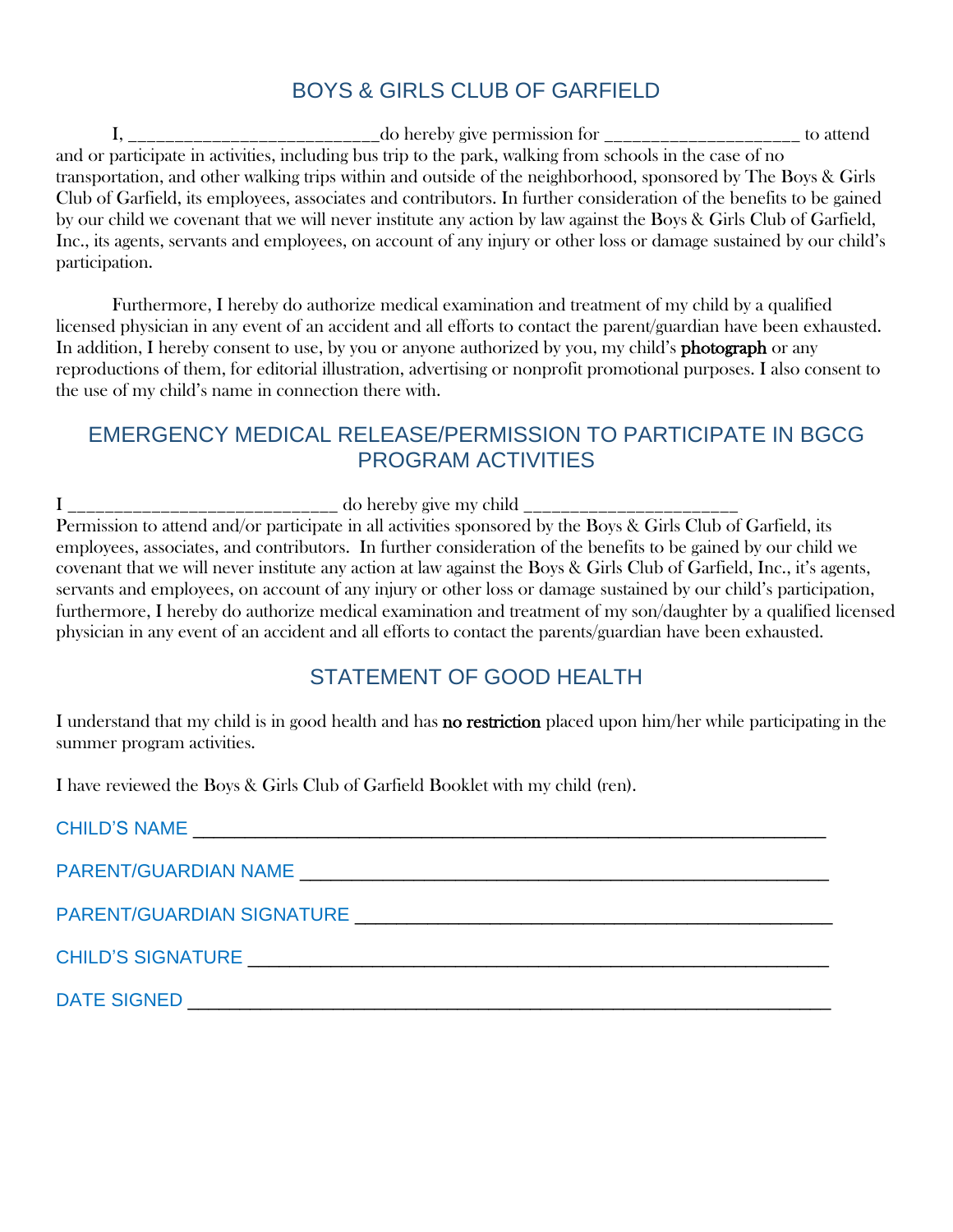BGCA requires Clubs to obtain parental consent for members taking the National Outcomes Survey every year.

Choose only one below:

#### ACTIVE CONSENT (OPTION 1)

• Active consent requires that parents **actively allow their child** to participate in the survey by signing a form of agreement to participate. This type of consent may be preferred by Clubs that want to be assured that members taking the survey have explicit permission from their parents/guardians to do so. Active consent forms must be distributed at least four (4) weeks prior to survey administration to allow enough time for forms return and organization.

| <b>PARENT NAME (PRINT)</b> | <b>DATE</b> |
|----------------------------|-------------|
|                            |             |
| <b>PARENT SIGNATURE</b>    |             |

PASSIVE CONSENT (OPTION 2)

• Passive consent requires parents to **opt their child out** by signing a form that indicates their prohibition of their child's survey taking. This type of consent does due diligence in informing parents of school children taking risk behavior and other surveys across the country and is the standard for use in most school systems. Passive consent forms should be distributed at least two (2) weeks prior to survey administration to allow enough time for parental notification.

PARENT NAME (PRINT) DATE:\_\_\_\_\_\_\_\_\_\_\_\_\_\_\_\_\_\_\_\_\_\_\_\_\_

PARENT SIGNATURE \_\_\_\_\_\_\_\_\_\_\_\_\_\_\_\_\_\_\_\_\_\_\_\_\_\_\_\_\_\_\_\_\_\_\_\_\_\_\_\_\_\_\_\_\_\_\_\_\_\_\_\_\_\_\_\_

Please review the Use of Computers permission form with your child. This page must be signed by both a parent and the Club member before computer use will be allowed at the Boys & Girls Club of Garfield.

# PARENT PERMISSION FORM & USER AGREEMENT

As a parent or guardian of a member at the Boys & Girls Club of Garfield, I have read the above information about the appropriate use of computers at the Club and I understand this agreement will be kept on file at the club. (Questions should be directed to the program director for clarification.)

Please initial below.

\_\_\_\_My child may use e-mail and the Internet while at the Club according to the rules outlined. \_\_\_\_I would prefer that my child not use e-mail and the Internet while at the Club.

| <b>PARENT NAME (PRINT)</b> | <b>DATE:</b> |
|----------------------------|--------------|
| <b>PARENT SIGNATURE</b>    |              |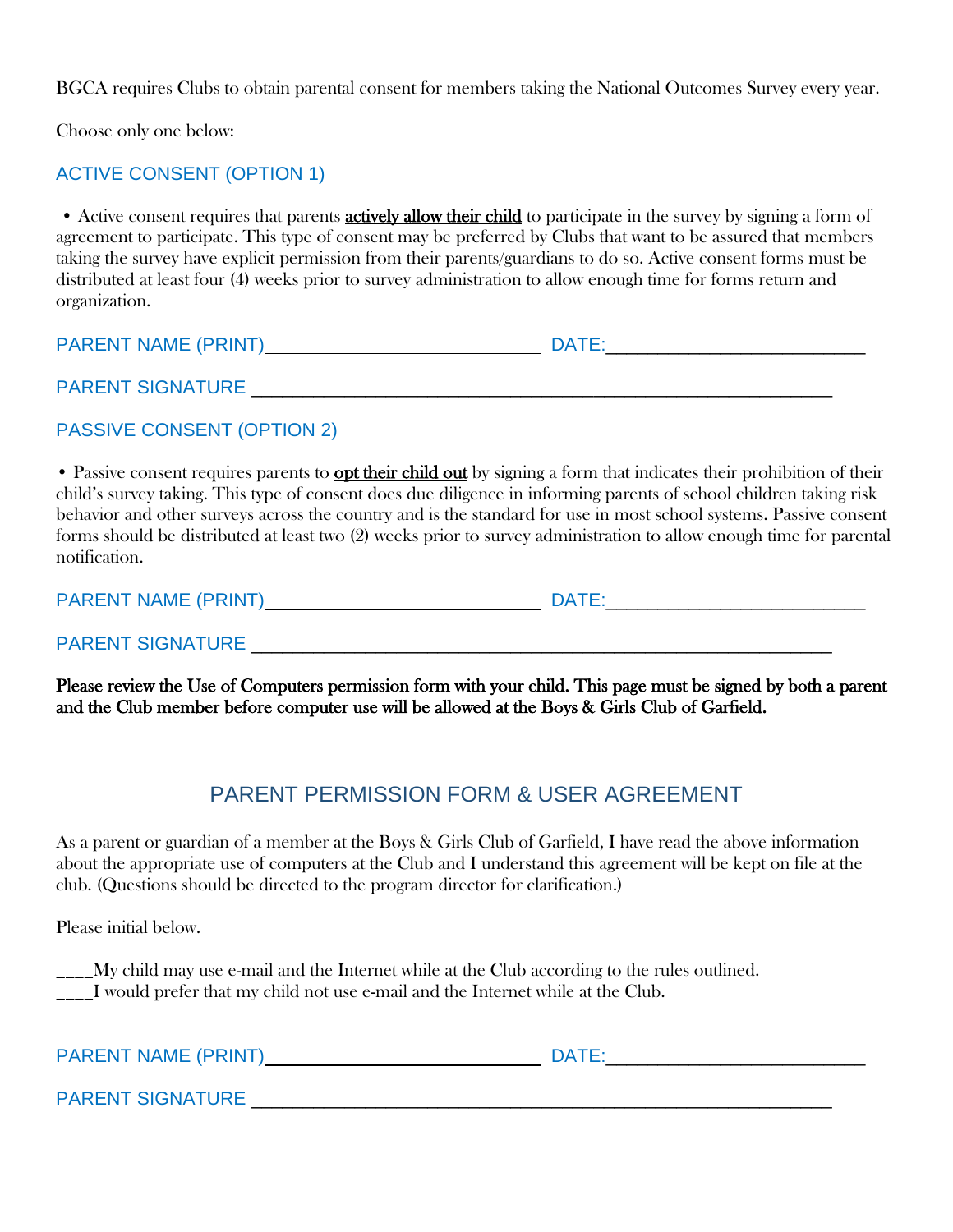# PARENTS PERMISSION FOR PUBLICATION OF STUDENT WORK/PICTURES

I understand that from time-to-time the school may wish to publish examples of student projects, photographs of students, and other work on an Internet accessible World Wide Web server (WWW).

Please initial below.

\_\_\_\_My child's work can be published on the Internet and photographs of my child can be published \_\_\_\_I would prefer that my child's work and picture not be published on the Internet

| <b>PARENT NAME (PRINT)</b> | <b>DATE</b> |
|----------------------------|-------------|
|                            |             |
| <b>PARENT SIGNATURE</b>    |             |

As a user of the Club computer network, I agree to comply with the above stated rules and to use the network in a constructive manner.

| STUDENT NAME (PRINT) MELLET AND THE STUDENT NAME | DATE:                     |
|--------------------------------------------------|---------------------------|
| <b>STUDENT SIGNATURE</b>                         |                           |
| <b>CHILD'S NAME</b>                              | <b>DOB</b>                |
| <b>SCHOOL</b>                                    | <b>GRADE AS OF 9/2/22</b> |

#### Applicable for Girl Members ONLY Ages 8-18

SMART GIRLS is a program that educates girls about healthy attitudes and lifestyles. The program is designated for three separate age groups: 8 to 10, 11 to 13, and 14-18 years of age. Depending on the age of your daughter, the program may address the following issues:

- Physical and emotional change and growth, particularly as regards puberty
- Self-esteem and body image, and the influence of media on both
- Healthy eating, and eating disorders
- The importance of physical fitness and exercise
- Sexual and reproductive health, including STD-and pregnancy-preventative and the importance of regular health exams, as well as healthcare connections
- Personal values and social interaction, and social media
- Healthy relationships with friends and family, and dating responsibility

In addition, as part of the SMART Girls program, we will administer a pre- and post-test to assess girls' knowledge and understanding of some of these topics.

| $\frac{1}{2}$ IDO give permission for my daughter to participate in the SMART Girls program. |      | $\frac{1}{2}$ I DO NOT give permission for my daughter to participate in the SMART Girls program. |
|----------------------------------------------------------------------------------------------|------|---------------------------------------------------------------------------------------------------|
|                                                                                              | Date |                                                                                                   |
|                                                                                              |      |                                                                                                   |
| Parent Name                                                                                  |      | Parent Signature                                                                                  |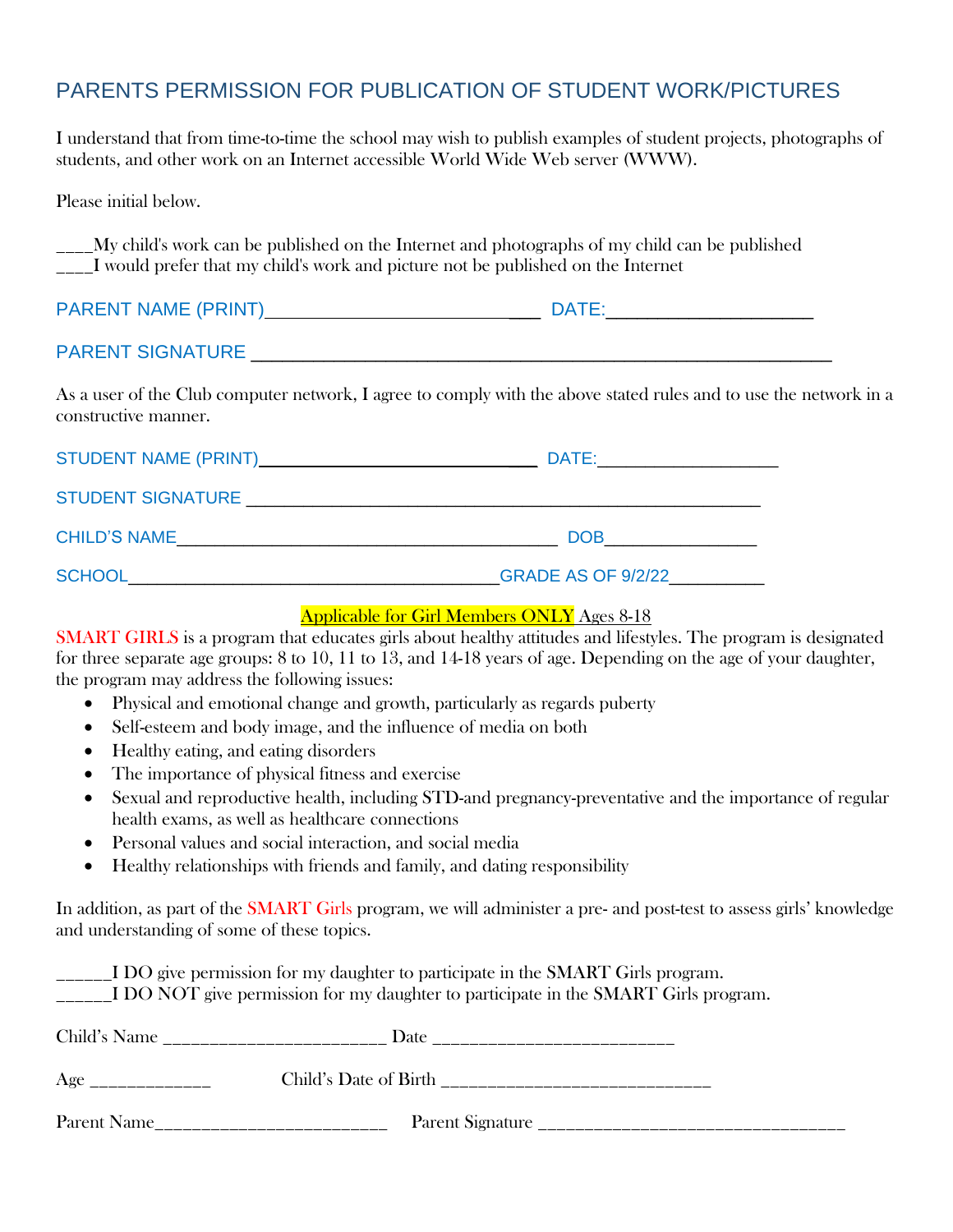# PERMISSION SLIP

As the parent(s)/legal guardian(s) of , we (I) hereby grant permission for child to participate in all walking and bus field trips on June 27,2022-August 26, 2022 at the expense of and under the sponsorship, auspices, direction, control and jurisdiction of **Boys & Girls Club of Garfield, Inc.** its agents, servants and employees. We  $(I)$ understand and acknowledge that participation in the activities involved inherent risks of injury to my child including risks associated with transportation by motor vehicle. We (I) agree to indemnify **Boys & Girls Club of Garfield, Inc.** for any costs or expensed arising out of our (my) child's participation in the activities including the cost of any medical care given our (my) child or any expenses or fees incurred in any lawsuit arising as a result of any damage or injuries caused by our (my) child in the course of his or her participation in the activity. We (I) further give my consent to that in our (my) absence the above-named minor be admitted to any hospital or medical facility for diagnosis and treatment. We (I) request and authorize physicians, dentists, and staff duly licensed as Doctors of Medicine or Doctors of Dentistry or other such licensed technicians or nurses, to perform any diagnostic procedures, treatment procedures, operative procedures and x-ray treatment of the above minor. This authorization does not cover major surgery unless the medical opinion of two other licensed physicians or dentists concurring in the necessity for such surgery is obtained prior to the performance of such surgery. The following information is needed by any hospital, physician or dentist not having access to the child's history:

| MEDICATIONS BEING TAKEN: WE ARRIVE TO A THE STATE OF THE STATE OF THE STATE OF THE STATE OF THE STATE OF THE S          |  |
|-------------------------------------------------------------------------------------------------------------------------|--|
| DATE OF LAST TETANUS SHOT: NAME OF LAST TETANUS SHOT:                                                                   |  |
| <b>PHYSICAL IMPAIRMENTS:</b> THE THEFT OF THE THEFT OF THE THEFT OF THE THEFT OF THE THE THE THE THE THE THE THE THE TH |  |
| OTHER IMPORTANT MEDICAL PROBLEMS PHYSICIANS SHOULD BE AWARE OF:                                                         |  |

If this agreement is signed by only one person, that person represents that he or she is the only person having custody of the minor child named herein and that no other person's agreement or authorization for the purposes hereof is required.

\_\_\_\_\_\_\_\_\_\_\_\_\_\_\_\_\_\_\_\_\_\_\_\_\_\_\_\_\_\_\_\_\_\_\_\_\_\_\_\_\_\_\_\_\_\_\_\_\_\_\_\_\_\_\_\_\_\_\_\_\_\_\_\_\_\_\_\_\_\_\_\_\_\_\_\_\_\_\_\_\_\_\_\_\_\_\_\_\_

| PARENT/GUARDIAN NAME (PRINT): |  |  |
|-------------------------------|--|--|
|-------------------------------|--|--|

ADDRESS: \_\_\_\_\_\_\_\_\_\_\_\_\_\_\_\_\_\_\_\_\_\_\_\_\_\_\_\_\_\_\_\_\_\_\_\_\_\_\_\_\_\_\_\_\_\_\_\_\_\_\_\_\_\_\_\_\_\_\_\_\_\_\_\_\_

HOME PHONE/CELL PHONE:

WORK PHONE/OTHER:

PARENT SIGNATURE:  $\Box$  DATE: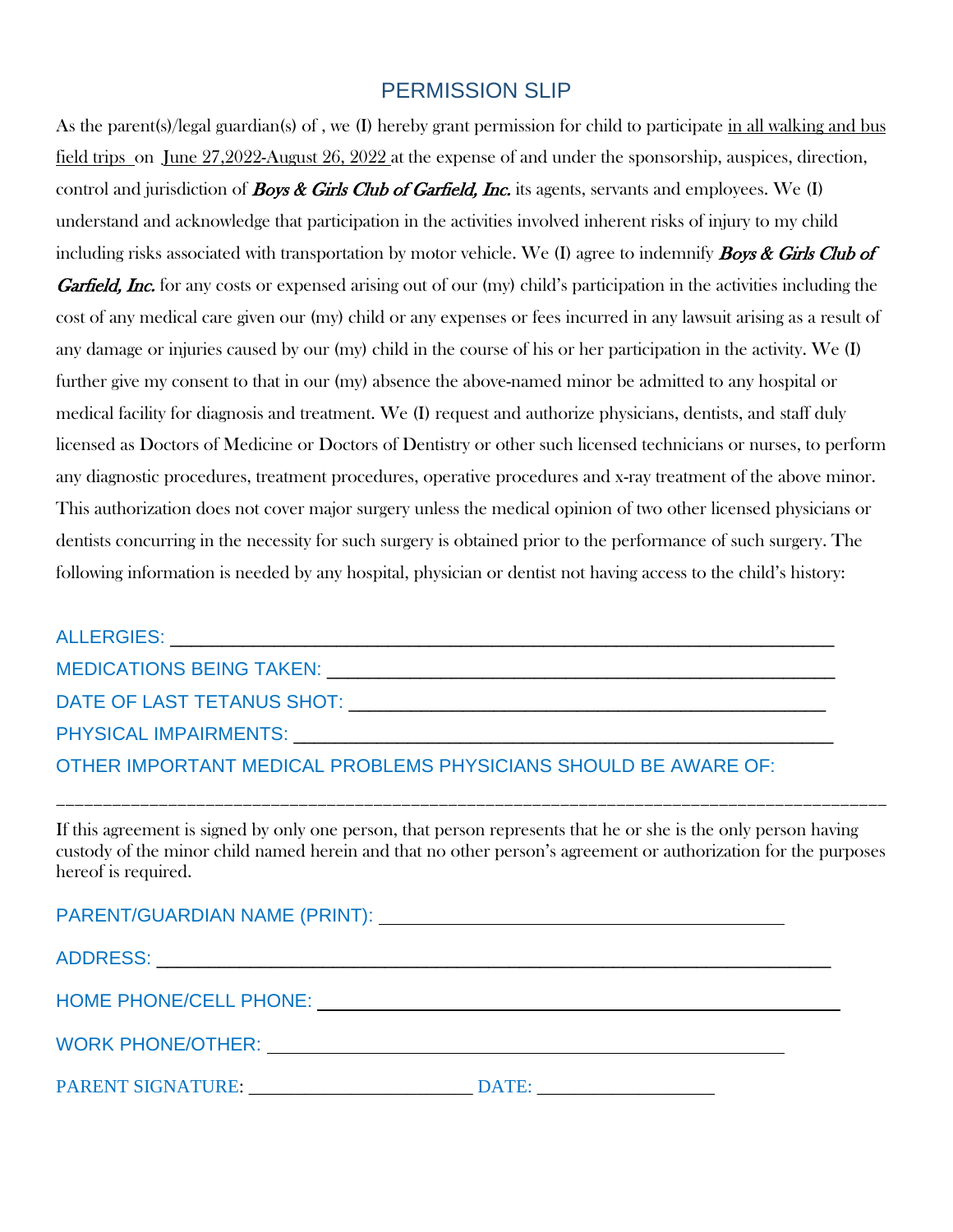|                                                                                                                                                                                                                                |  | MEMBERSHIP#: __________________CHILD'S NAME: ___________________________________ |
|--------------------------------------------------------------------------------------------------------------------------------------------------------------------------------------------------------------------------------|--|----------------------------------------------------------------------------------|
|                                                                                                                                                                                                                                |  | GRADE: __________                                                                |
|                                                                                                                                                                                                                                |  | PHONE #: _______________________                                                 |
|                                                                                                                                                                                                                                |  | PHONE #: ______________________                                                  |
|                                                                                                                                                                                                                                |  |                                                                                  |
| EMERGENCY CONTACT: NAME AND THE RESERVE ON THE RESERVE ON THE RESERVE OF THE RESERVE OF THE RESERVE OF THE RESERVE OF THE RESERVE OF THE RESERVE OF THE RESERVE OF THE RESERVE OF THE RESERVE OF THE RESERVE OF THE RESERVE OF |  |                                                                                  |

\*If you register for a week and your child does not attend, they will lose their spot and someone from waiting list will be added on. If proper notice is given (ex. vacation or doctor note) along with a phone call prior to absence, child will not be removed. Anyone who registers for early drop off is required to be in building by 7:45. We staff accordingly so please be considerate when using the Free Early Drop off time frame. Anyone who registers for Free Early Drop off and does not use it will forfeit the use for any upcoming weeks.

| <b>WEEKS</b>                                      | <b>CAMP</b><br><b>(ONLY CHECK OFF</b><br><b>WEEKS CHILD</b><br><b>WILL ATTEND)</b> | <b>AMOUNT</b><br><b>PAID</b> | <b>Early Drop Off</b><br><b>Reg. Required</b><br><b>CIRCLE DAYS</b> |    |               |           |   |
|---------------------------------------------------|------------------------------------------------------------------------------------|------------------------------|---------------------------------------------------------------------|----|---------------|-----------|---|
|                                                   |                                                                                    |                              |                                                                     |    | <b>NEEDED</b> |           |   |
|                                                   |                                                                                    |                              |                                                                     |    |               |           |   |
| JUNE $27TH - JULY 1ST$                            |                                                                                    |                              | M                                                                   | т  |               | W TH      | F |
| JULY 5TH - JULY 8TH                               |                                                                                    |                              | M                                                                   | T. | W             | <b>TH</b> | F |
| JULY 11TH - JULY 15TH                             |                                                                                    |                              | M                                                                   | T. |               | W TH      | F |
| JULY 18TH - JULY 22nd                             |                                                                                    |                              | M                                                                   | T. |               | W TH      | F |
| JULY 25TH - JULY 29TH                             |                                                                                    |                              | M                                                                   | T. |               | W TH      | F |
| AUGUST 1 <sup>st</sup> - AUGUST 5TH               |                                                                                    |                              | M                                                                   | T  | W             | <b>TH</b> | F |
| AUGUST 8TH - AUGUST 12TH                          |                                                                                    |                              | M                                                                   | T. |               | W TH      | F |
| AUGUST 15TH -- AUGUST 19TH                        |                                                                                    |                              | M                                                                   | T  | W             | <b>TH</b> | F |
| AUGUST 22 <sup>nd</sup> - AUGUST 26 <sup>TH</sup> |                                                                                    |                              | M                                                                   | Τ  | W             | <b>TH</b> | F |
| YOUTH<br>S6/7- M8/9- L10/11-<br>XL12/14-          |                                                                                    |                              |                                                                     |    |               |           |   |
| ADULT<br>S- M- L- XL                              |                                                                                    |                              |                                                                     |    |               |           |   |

# ( We will be operating on the first day of school (Garfield School District Calendar is followed) Club closed from August 29,2022 -September 6, 2022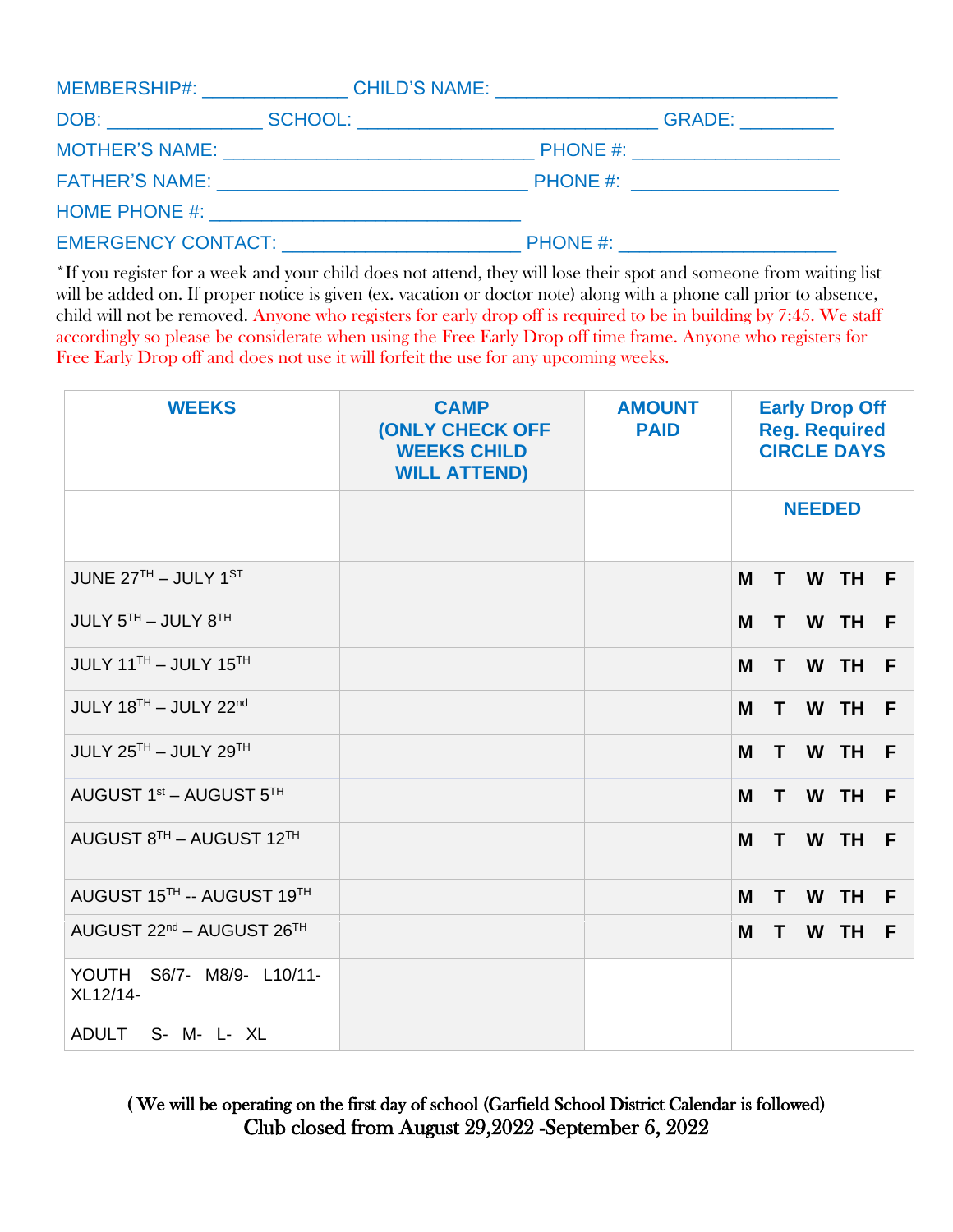# **MEMBERSHIP APPLICATION**

Membership is valid 1 year from date joined. Fill out all information. Fees are \$40 for first child, \$30 each additional child.

# Child's Information Below:

|                                      | ETHNICITY: __________________GENDER: ______ MEMBER'S SSN: xxx-xx-_______          |  |
|--------------------------------------|-----------------------------------------------------------------------------------|--|
|                                      | CURRENT SCHOOL: ________________GRADE AS OF 9/8/22: ___ CURRENT GPA: ____         |  |
| CURRENT TEACHER: ___________________ |                                                                                   |  |
|                                      | FOOD PROGRAM: FREE REDUCED N/A Please submit proof of free or reduce lunch        |  |
|                                      | SPECIAL CLASS ___ YES ___ NO (If yes, please explain.)___________________________ |  |
|                                      | MEDICAL INFORMATION: REQUIRED If not applicable to child please indicate N/A      |  |
|                                      |                                                                                   |  |
|                                      |                                                                                   |  |
|                                      | SERIOUS HEALTH PROBLEMS: ____ YES ____ NO (If yes, please explain.)               |  |
|                                      | MEDICATIONS: _______________________ALLERGIES: _________________________________  |  |
|                                      |                                                                                   |  |

# **ONLY PEOPLE LISTED ON THIS FORM BELOW CAN PICK UP CHILD LISTED ABOVE:**

| (WITH ID) |                                                                                  |
|-----------|----------------------------------------------------------------------------------|
|           |                                                                                  |
|           | WORK PHONE: ____________________________WORK PHONE: ____________________________ |
|           |                                                                                  |
|           |                                                                                  |
|           |                                                                                  |

# EMERGENCY CONTACTS: MUST SHOW ID AT ALL TIMES

| NAME: | <b>PHONE:</b> |
|-------|---------------|
| NAME: | <b>PHONE:</b> |
| NAME: | <b>PHONE:</b> |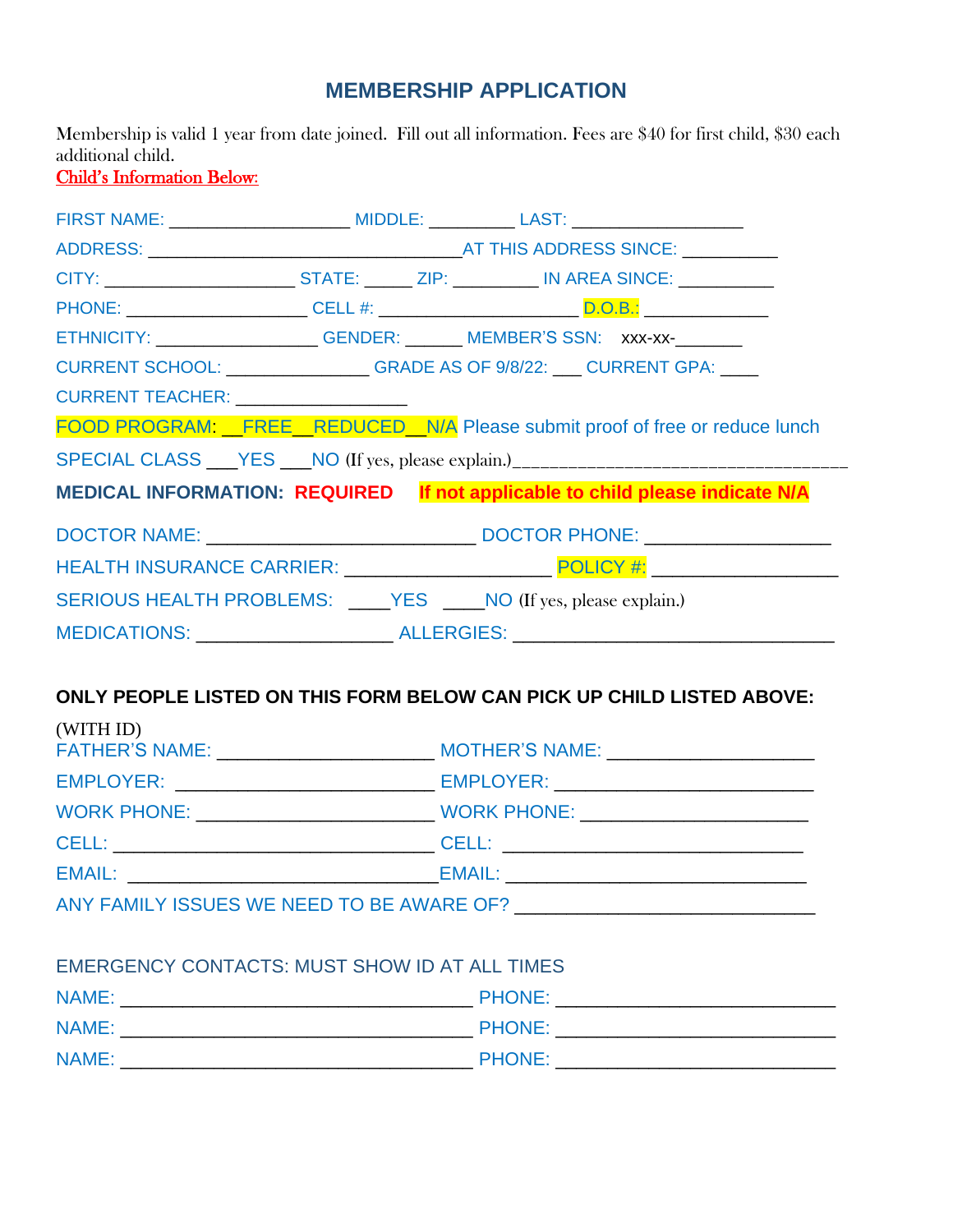# **GENERAL INFORMATION**

| <b>HAS EITHER PARENT EVER BEEN A</b>                   | <b>YOUTH EMPLOYED?</b>                              |
|--------------------------------------------------------|-----------------------------------------------------|
| <b>MEMBER OF THE BGCG?</b>                             |                                                     |
| <b>EXAMPLE YEARS</b><br><b>MOTHER</b><br><b>FATHER</b> | PART TIME AFTER SCHOOL SUMMER<br>WEEKENDS FULL TIME |

# **DOES YOUTH BELONG TO ANY OTHER YOUTH ORGANIZATION?** (BOY/GIRL CHURCH GROUPS, ETC.) PLEASE SPECIFY BELOW.

| <b>HOW LONG A MEMBER IN YEARS:</b> |            | <b>CLUB MEMBER SINCE:</b> |               |        |
|------------------------------------|------------|---------------------------|---------------|--------|
| <b>REASON(S) FOR JOINING:</b>      | <b>FUN</b> | <b>LEARNING</b>           | <b>SPORTS</b> | OTHER: |

\_\_\_\_\_\_\_\_\_\_\_\_\_\_\_\_\_\_\_\_\_\_\_\_\_\_\_\_\_\_\_\_\_\_\_\_\_\_\_\_\_\_\_\_\_\_\_\_\_\_\_\_\_\_\_\_\_\_\_\_\_\_\_\_\_\_\_\_\_\_\_\_\_\_\_

\_\_\_\_\_\_\_\_\_\_\_\_\_\_\_\_\_\_\_\_\_\_\_\_\_\_\_\_\_\_\_\_\_\_\_\_\_\_\_\_\_\_\_\_\_\_\_\_\_\_\_\_\_\_\_\_\_\_\_\_\_\_\_\_\_\_\_\_\_\_\_\_\_\_\_\_\_\_\_\_

# ANNUAL GROSS HOUSEHOLD INCOME

|                | $$0 - $10,000$      | $$10,001 - $19,240$ | $$19,241 - $25,900$ |
|----------------|---------------------|---------------------|---------------------|
| # in household | $$25,901 - $32,560$ | $$32,561 - $39,220$ | $$39,221 - $45,880$ |
|                | $$45,881 - $52,540$ | $$52,541 - $59,200$ | $$59,201 - $65,860$ |
|                | $$65,861 - $70,000$ | $$70,001 - $80,000$ | $$80,001 - $90,000$ |
|                |                     |                     | Over \$90,001       |

| Do you live with your: __Mom __Step-Mom __Dad __Step-Dad __Grandparent __Other: __________                     |
|----------------------------------------------------------------------------------------------------------------|
| Is there a Member of the Household 65 years old or older: ____Yes ____No                                       |
| Is there a Member of the Household Handicapped: ____Yes ____No                                                 |
| Current Head of Household: ____Female ____Male                                                                 |
|                                                                                                                |
| Current Single Parent: ____Yes ____No Current Number in Household: ______________                              |
| Number of Brothers: ________ Ages: ______________________ Number of Sisters: _______ Ages: ___________________ |
|                                                                                                                |
| <b>PHYSICAL</b>                                                                                                |
|                                                                                                                |

| Eye Color: | Hair Color: |         | Skin Color/Features: |
|------------|-------------|---------|----------------------|
|            | Height:     | Weight: |                      |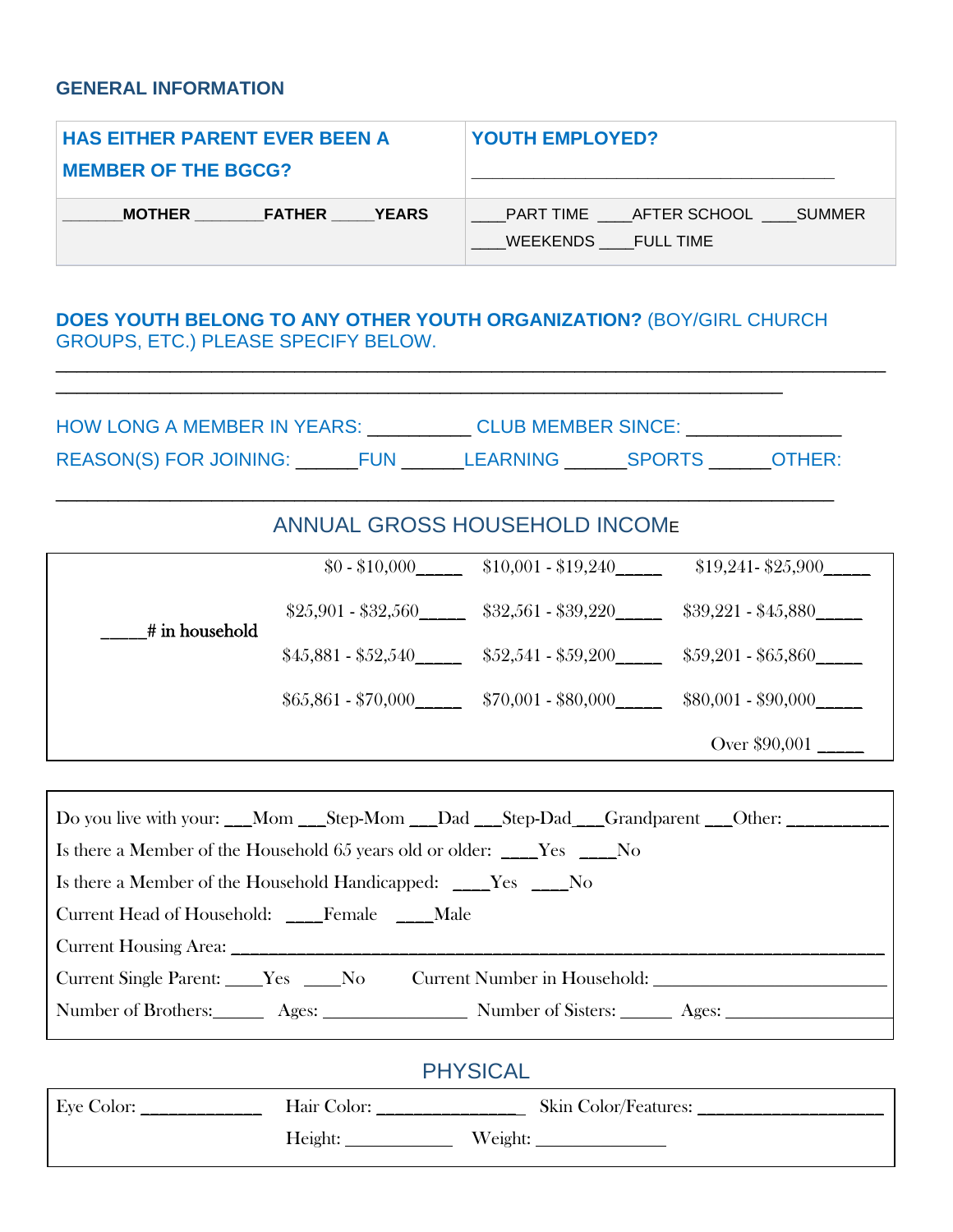# **PERMISSION**

I, \_\_\_\_\_\_\_\_\_\_\_\_\_\_\_\_\_\_\_\_\_ do hereby give my son/daughter \_\_\_\_\_\_\_\_\_\_\_\_\_\_\_\_\_\_ permission to attend and or participate in activities, including bus trips to the park and walking trips within the neighborhood, sponsored by the boys & girls club of Garfield, its employees, associates and contributors. In further consideration of the benefits to be gained by our child we covenant that we will never institute any action by law against the boys & girls club of Garfield, including its agents, servants and employees, on account of any injury or other loss or damage sustained by our child's participation. Furthermore, I hereby do authorize medical examination and treatment of my son/daughter by a qualified licensed physician in any event of an accident and all efforts to contact the parent/guardian have been exhausted. In addition, I hereby consent to use, by you or anyone authorized by you, my child's photograph or any reproductions of them, for editorial illustration, advertising or nonprofit promotional purposes. I also consent to the use of my name in connection therewith.

| <b>SIGNED:</b> | <b>MEMBER'S SIGNATURE:</b> |  |
|----------------|----------------------------|--|
|                |                            |  |

PARENT(S) OR GUARDIAN

# FOR OFFICE USE ONLY

| MEMBERSHIP#: | PICTURE TAKEN: __________________ |                      |  |
|--------------|-----------------------------------|----------------------|--|
| LENTRY DATE: | EXPIRATION DATE:                  | STATUS:              |  |
| I TYPF:      | NEW/RENEWAL MEMBER:               | <b>PROCESSED BY:</b> |  |